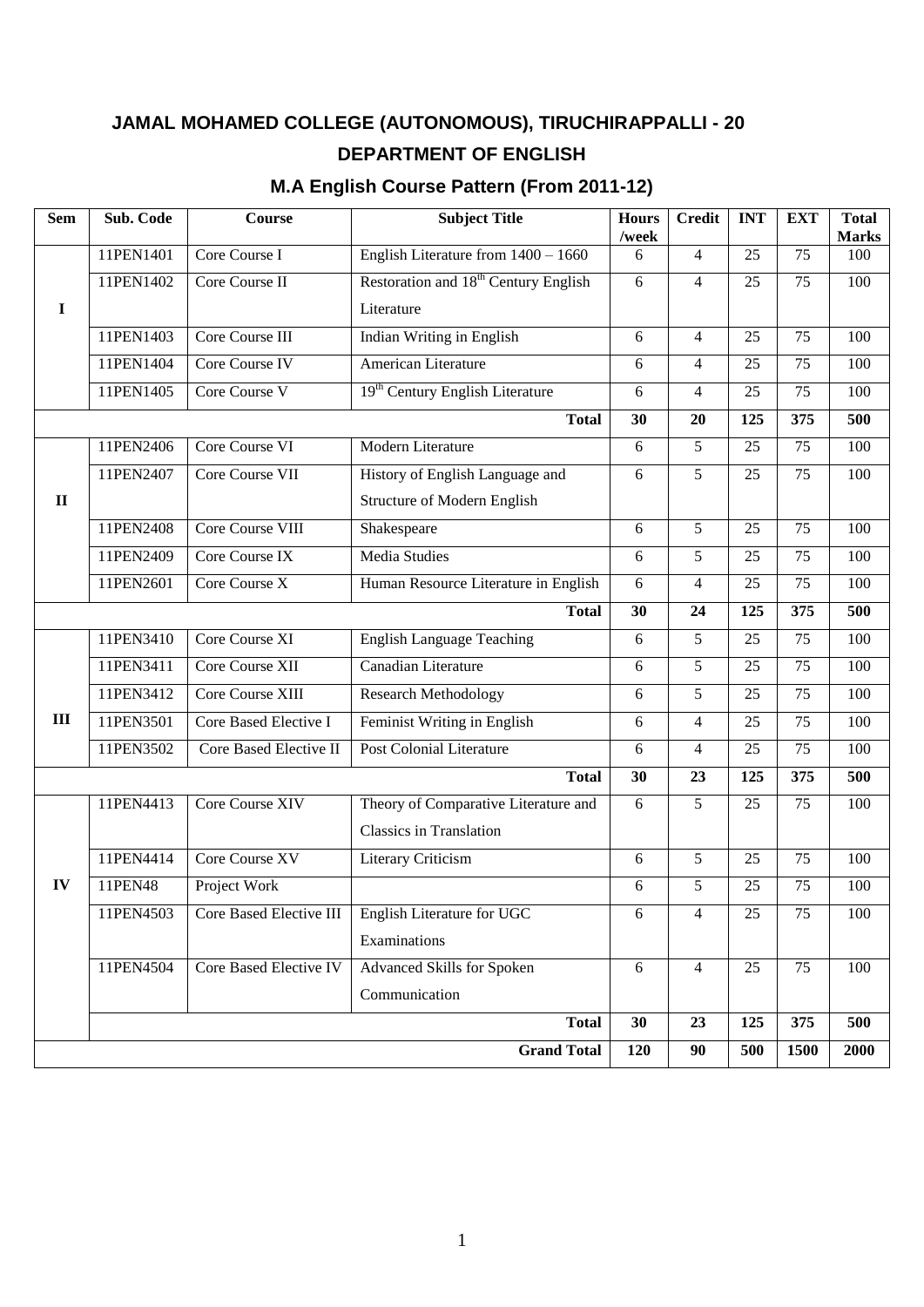#### **Semester – I - Core Course – I**

#### **ENGLISH LITERATURE FROM 1400 - 1660**

(Subject Code: 11PEN 1401)

**6 Hrs/Week Credits: 4**

# **Objectives:**

1. To introduce students to authors and their select works so that they get a first hand knowledge of the important literary works of the period.

2. To stimulate further reading so as to obtain a fuller understanding of the evolution of literary forms and literary movements and other works.

#### **Unit I**

| 1. Chaucer | Prologue to the Canterbury Tales (Modern Eng. Version by<br>Nevil Coghil, Penguin) |
|------------|------------------------------------------------------------------------------------|
| 2. Spenser | Prothalamion                                                                       |
| 3. Sidney  | Selections from Peacock Vol. I                                                     |

### **Unit II**

| 1. Donne              |                                 | <b>Valediction: Forbidding Mourning</b> |
|-----------------------|---------------------------------|-----------------------------------------|
| 2. Herbert            | $\mathcal{L}(\mathcal{L})$      | Affliction                              |
| 3. Marvell            | $\mathcal{L}$ and $\mathcal{L}$ | To his Coy Mistress                     |
| 4. Wyatt $&$ Surrey : |                                 | Selections from Peacock Vol. I          |

## **Unit III**

| 1. Bacon       |                      | Of Studies, Of Friendship, Of Revenge, Of Truth, |  |  |
|----------------|----------------------|--------------------------------------------------|--|--|
|                |                      | Of Adversity                                     |  |  |
| 2. The Bible   | $\ddot{\cdot}$       | The Book of Job                                  |  |  |
| <b>Unit IV</b> |                      |                                                  |  |  |
| $1.$ Kyd       | $\ddot{\cdot}$       | The Spanish Tragedy                              |  |  |
| 2. Webster     | $\ddot{\cdot}$       | The Duchess of Malfi                             |  |  |
| <b>Unit V</b>  |                      |                                                  |  |  |
| 1. Marlowe     | $\ddot{\phantom{0}}$ | Dr. Faustus                                      |  |  |
| 2. Ben Jonson  | $\ddot{\cdot}$       | Every Man in His Humour.                         |  |  |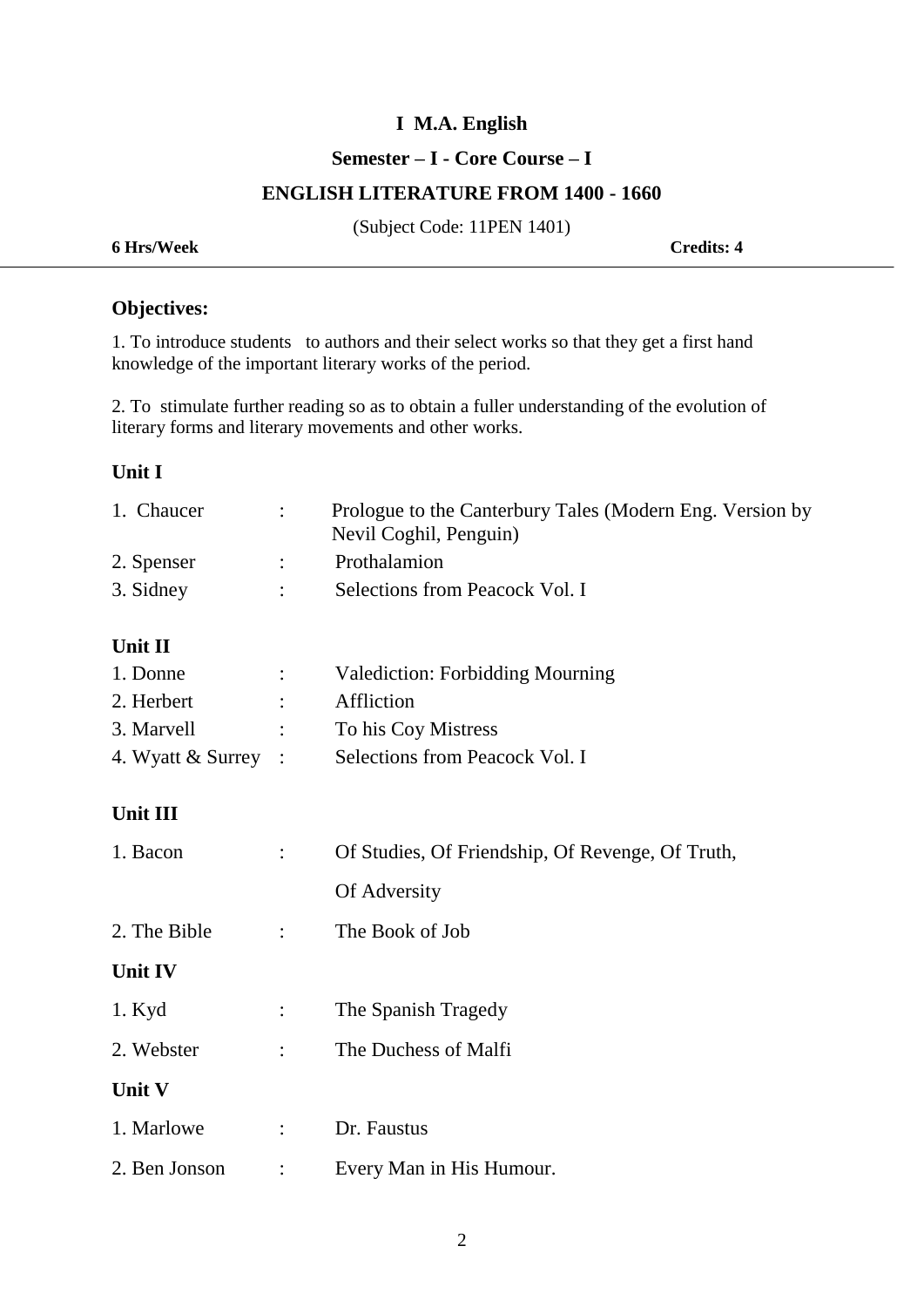## **Semester – I - Core Course – II**

# **RESTORATION AND 18TH CENTURY ENGLISH LITERATURE**

(Subject Code: 11PEN 1402)

**6 Hrs/Week Credits: 4**

# **Objectives:**

1. To introduce students to authors and their select works so that they get a first hand knowledge of the important literary works of the period.

2. To stimulate further reading so as to obtain a fuller understanding of the evolution of literary forms and literary movements and other works.

| <b>Unit I</b>       |                |                                                                  |
|---------------------|----------------|------------------------------------------------------------------|
| Milton              |                | Paradise Lost (Book IX)                                          |
| Unit II             |                |                                                                  |
| Dryden              |                | Mac Flecknoe                                                     |
| Pope                |                | The Rape of the Lock – cantoes I & II                            |
| <b>Unit III</b>     |                |                                                                  |
| Addison & Steele :  |                | 1. Of the Club                                                   |
|                     |                | 2. Character of Will Wimble                                      |
|                     |                | 3. Sir Roger at Church                                           |
|                     |                | 4. Visit to Westminster Abbey                                    |
|                     |                | 5. Sir Roger at the Theatre                                      |
|                     |                | (Selections from 'The Coverley Papers', Deighton (ed) Mac Millan |
| <b>Unit IV</b>      |                |                                                                  |
| 1. Congreve         |                | The Way of the World                                             |
| 2. Goldsmith        |                | She Stoops to Conquer.                                           |
| Unit V              |                |                                                                  |
| 1. Fielding         | $\ddot{\cdot}$ | <b>Joseph Andrews</b>                                            |
| 2. Lawrence Sterne: |                | Tristam Shandy                                                   |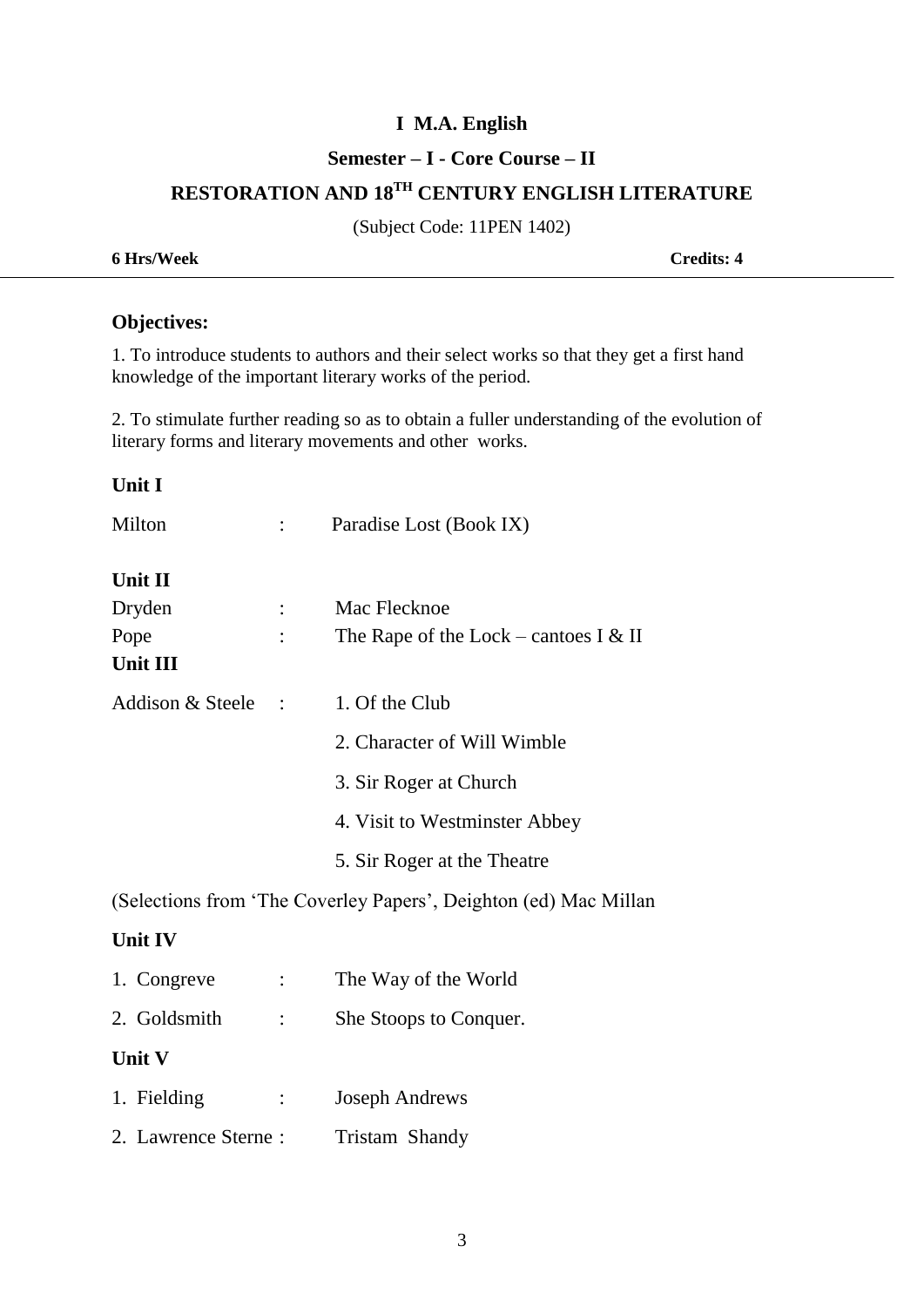# **I M.A. English Semester – I - Core Course – III**

### **INDIAN WRITING IN ENGLISH**

(Subject Code: 11PEN 1403)

**6 Hrs/Week Credits: 4**

# **Objectives:**

1. To familiarize the students with the major Indian writers writing in English and their important literary works.

2. To make the students understand the evolution of this group of literary works as products in the context of India's problematic relations with the English race and language.

3. To inculcate in the students great respect and admiration for that which is Indian.

## **Unit I**

| 1. Toru Dutt               | $\ddot{\cdot}$ | The Lotus, The Casuarina Tree           |
|----------------------------|----------------|-----------------------------------------|
| 2. Sri Aurobindo           |                | Tiger and the Deer                      |
|                            |                | Rose of God                             |
| 3. Sarojini Naidu          | $\ddot{\cdot}$ | Coromandal Fishers.                     |
| Unit II                    |                |                                         |
| 1. Kamala Das              | $\ddot{\cdot}$ | Looking Glass, My Grand Mother's House. |
| 2. R. Parthasarathy        | $\ddot{\cdot}$ | A River, Once Under Another Sky.        |
| 3. Nissim Ezekiel          |                | Good Bye Party For Miss Pushpa T.S.     |
| Unit III                   |                |                                         |
| 1. Girish Karnad           | $\ddot{\cdot}$ | Tale - Danda                            |
| 2. Vijay Tendulkar         |                | Silence, The Court is in Session.       |
| <b>Unit IV</b>             |                |                                         |
| 1. Sri Aurobindo           | $\ddot{\cdot}$ | The Essence of Poetry                   |
| 2. Dr. P. Radhakrishnan    | $\ddot{\cdot}$ | The Emerging World Society.             |
| 3. Dr. A.P.J. Abdul Kalam: |                | Orientation (Wings of Fire)             |
| Unit V                     |                |                                         |
| 1. Khushwant Singh         | $\ddot{\cdot}$ | The Train to Pakistan.                  |
| 2. Shashi Deshpande        |                | That Long Silence                       |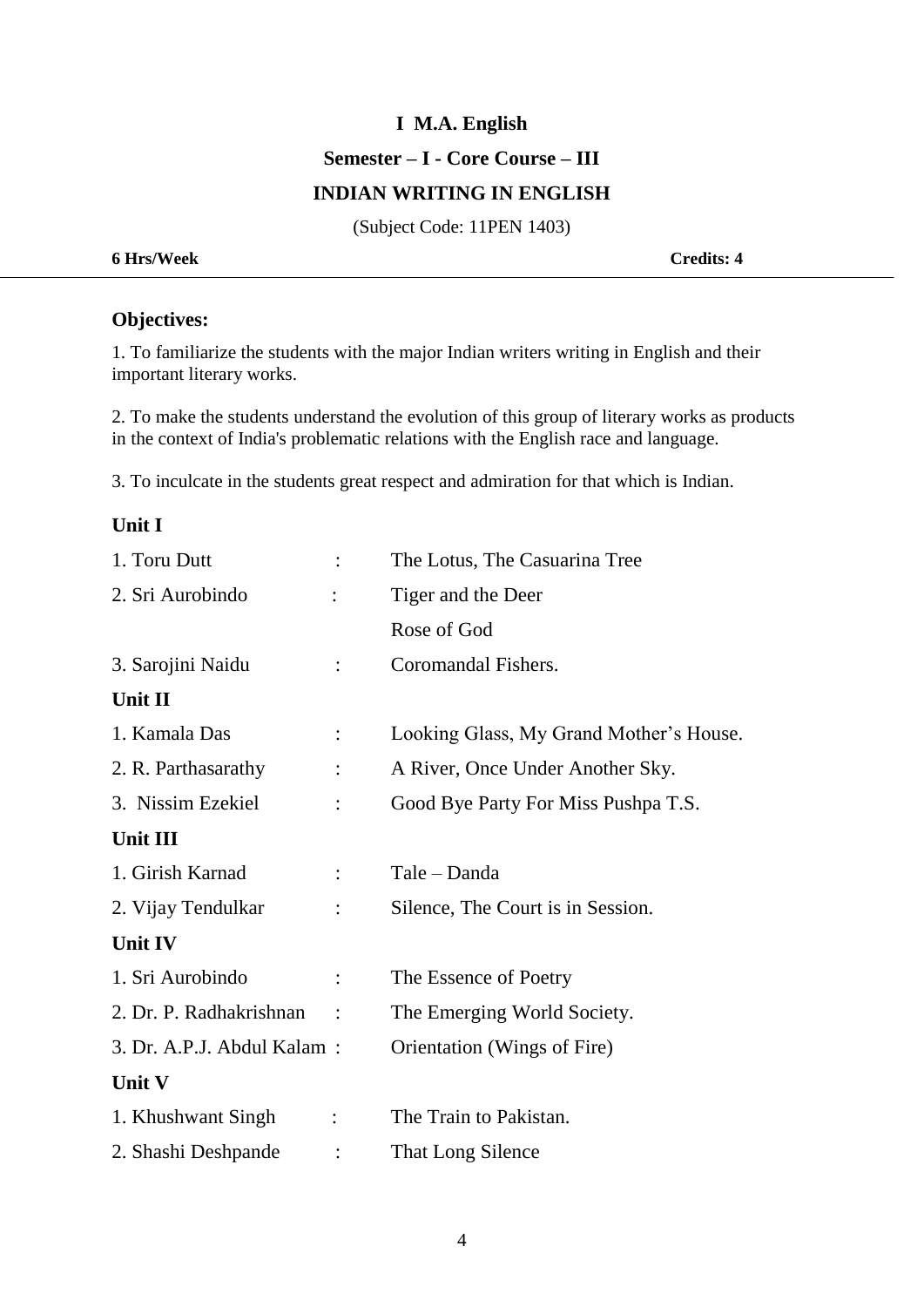#### **Semester – I - Core Course – IV**

#### **AMERICAN LITERATURE**

(Subject Code: 11PEN 1404)

#### **6 Hrs/Week Credits: 4**

## **Objectives**

1. To introduce the students to the world of American life and culture and provide an outline knowledge of various aspects of American Literature.

2. To provide an idea of its vital links with the British Literature and the influence it received from British Literature.

3. To make the students understand the influence of American literature on the literature of other countries.

#### **Unit I**

| 1. Walt Whitman        |                           | Passage to India                  |
|------------------------|---------------------------|-----------------------------------|
| 2. Emily Dickinson     |                           | A Bird Came Down the Walk.        |
| 3. Robert Frost        |                           | <b>West Running Brook</b>         |
| Unit II                |                           |                                   |
| 1. Archibald Mac Leish | $\ddot{\cdot}$            | <b>Reasons for Music</b>          |
| 2. E.E. Cummings       |                           | Somewhere I Have Never Travelled  |
| 3. Baraka              |                           | <b>Black Consciousness</b>        |
| Unit III               |                           |                                   |
| 1. Thoreau             |                           | Civil Disobedience                |
| 2. E.A. Poe            |                           | The Philosophy of Composition.    |
| Unit IV                |                           |                                   |
| 1. Eugene O'Neill      | $\mathbb{Z}^{\mathbb{Z}}$ | The Emperor Jones                 |
| 2. Tennessee Williams  |                           | A Street car Named Desire         |
| Unit V                 |                           |                                   |
| 1. Mark Twain          |                           | The Adventures of Hucklebury Finn |
| 2. Tony Morrison       |                           | The Bluest Eye.                   |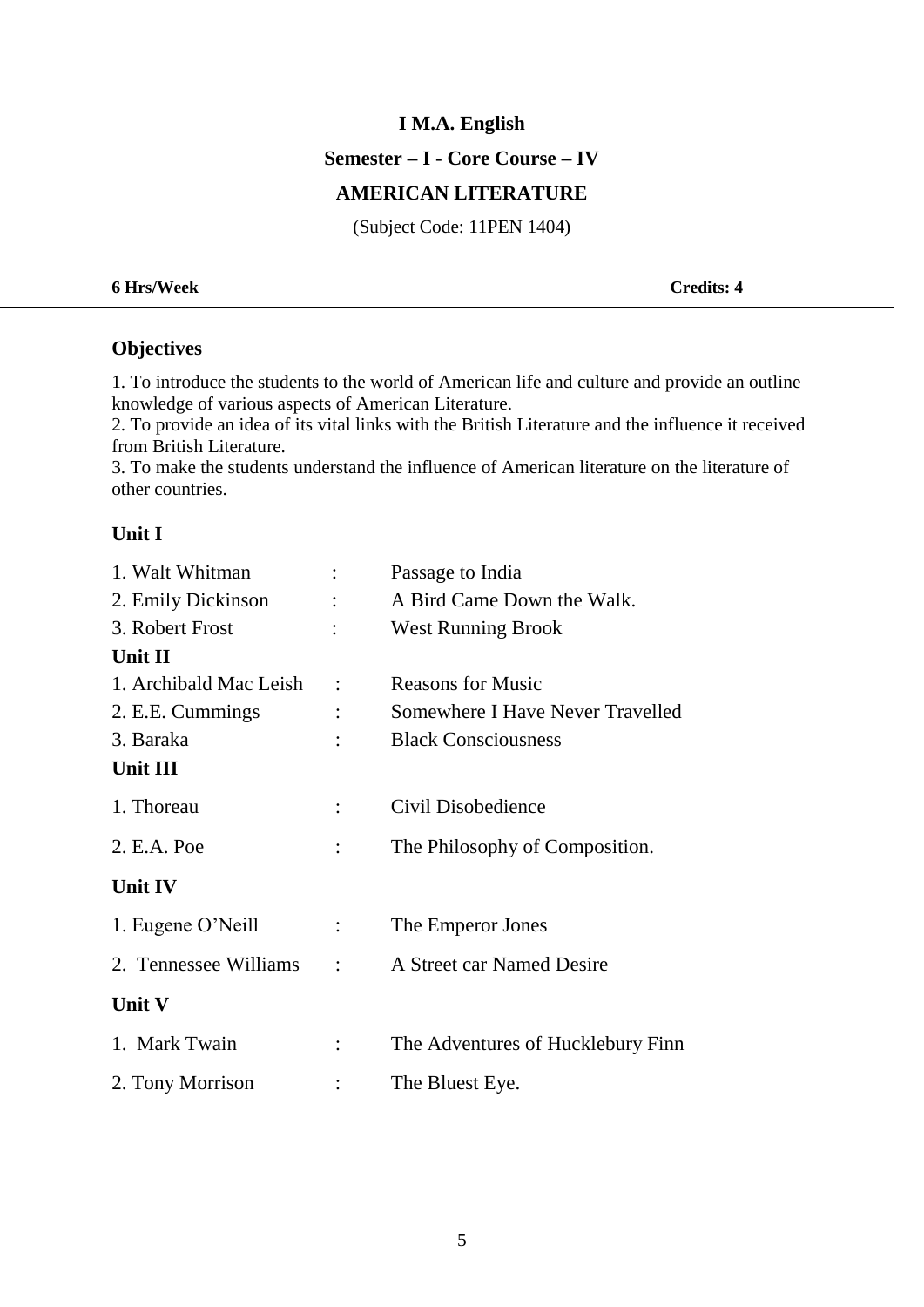#### **Semester – I - Core Course – V**

#### **NINETEENTH CENTURY ENGLISH LITERATURE**

(Subject Code: 11PEN 1405)

| 6 Hrs/Week | <b>Credits: 4</b> |
|------------|-------------------|
|------------|-------------------|

## **Objectives:**

1. To introduce students to select authors and their select works so that they get first hand knowledge of the important literary works of the period.

2. To stimulate further reading so as to obtain a fuller understanding of the evolution of literary forms and literary movements and other works.

#### **Unit I (Romantic Poetry)**

| 1. Wordsworth              | Ode on Intimation of Immortality  |
|----------------------------|-----------------------------------|
| 2. Coleridge               | The Rime of the Ancient Mariner.  |
| 3. Keats                   | Ode to autumn                     |
| 4. Shelley                 | Ode to the West wind              |
| Unit II (Victorian Poetry) |                                   |
| 1. Tennyson                | <b>Ulysses</b>                    |
| 2. Browning                | Andrea Del Sartro                 |
| 3. Arnold                  | Dover Beach.                      |
| 4. D.G. Rossetti           | <b>Blessed Damozel</b>            |
| Unit III (Prose)           |                                   |
| 1. Lamb                    | New Year's Eve                    |
| 2. Hazlitt                 | My First Acquaintance with Poets. |
| 3. Thomas Carlyle          | Hero as Poet                      |
|                            |                                   |

# **Unit IV (Romantic Fiction)**

| 1. Sir Walter Scott        | Kenilworth          |
|----------------------------|---------------------|
| 2. Jane Austen             | Pride and Prejudice |
| Unit V (Victorian Fiction) |                     |
| 1. George Eliot            | Silas Marner        |
| 2. Charles Dickens         | David Copperfield   |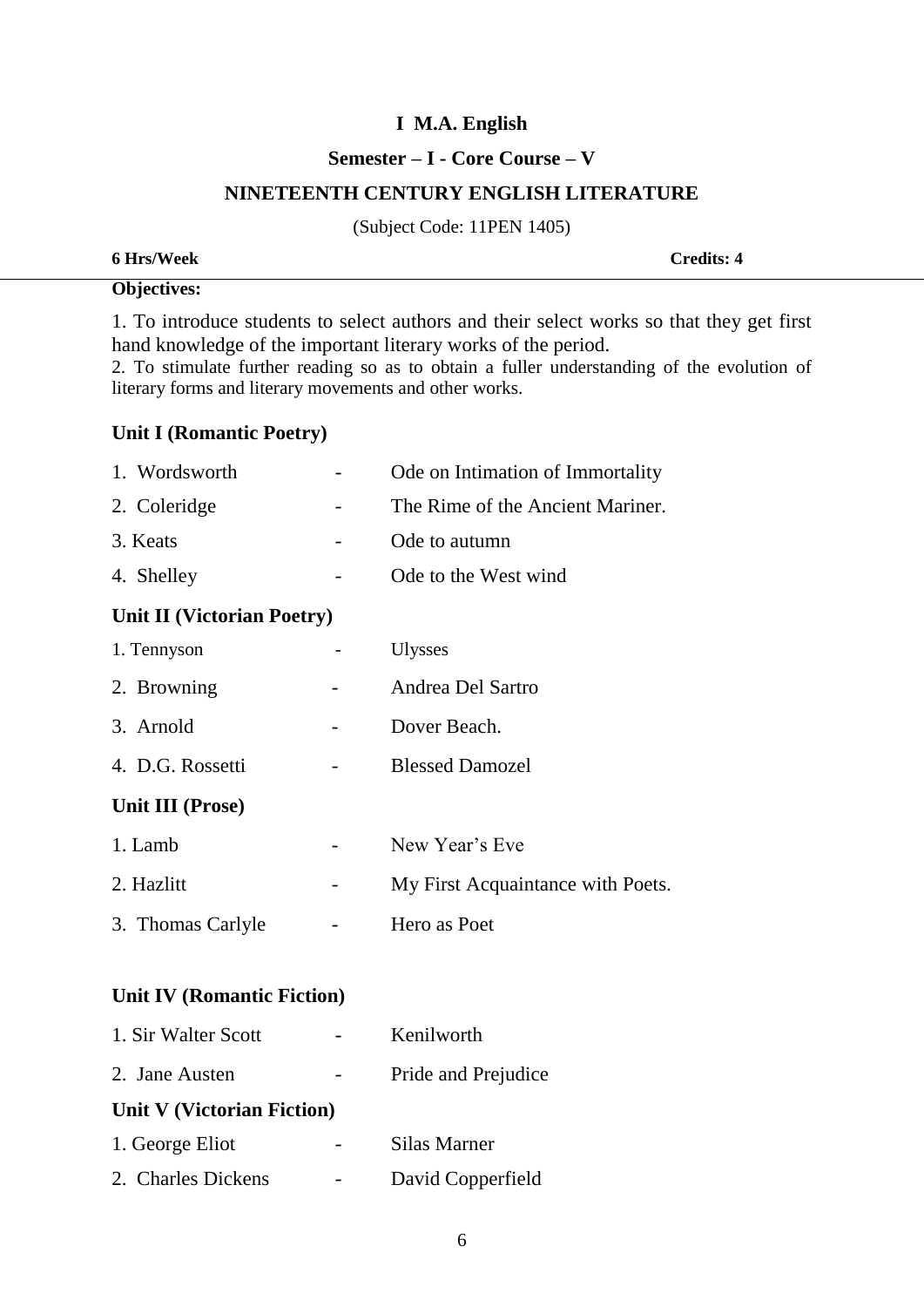**Semester – II - Core Course – VI**

## **MODERN LITERATURE**

(Subject Code: 11PEN 2406)

**6 Hrs/Week Credits: 5**

# **Objectives:**

1. To introduce students to select authors and their select works so that they get a first hand knowledge of the important literary works of the period.

2. To stimulate further reading so as to obtain a fuller understanding of the evolution of literary forms and literary movements and other works.

# **Unit I**

| 1. Hopkins    | The Windhover         |
|---------------|-----------------------|
| 2. T.S. Eliot | The Waste Land        |
| 3. W.B. Yeats | Among School Children |

# **Unit II**

| 1. Dylan Thomas | Do not go gentle into that good Night |
|-----------------|---------------------------------------|
| 2. W.H. Auden   | In Memory of W.B. Yeats.              |
| 3. Ted Hughes   | The Thought Fox.                      |

### **Unit III**

| 1. A.G. Gardiner   | $\sim$ 100 $\mu$ | Umbrella Morals.                  |
|--------------------|------------------|-----------------------------------|
| 2. G.K. Chesterton |                  | On Running after One's Hat        |
| 3. George Orwell   |                  | Politics and the English Language |

#### **Unit IV**

| 1. T.S. Eliot    | The Cocktail Party |
|------------------|--------------------|
| 2. Harold Pinter | The Birthday Party |

#### **Unit V**

| 1. James Joyce   | The Portrait of the Artist as a Young Man |
|------------------|-------------------------------------------|
| 2. Joseph Conrad | - Lord Jim                                |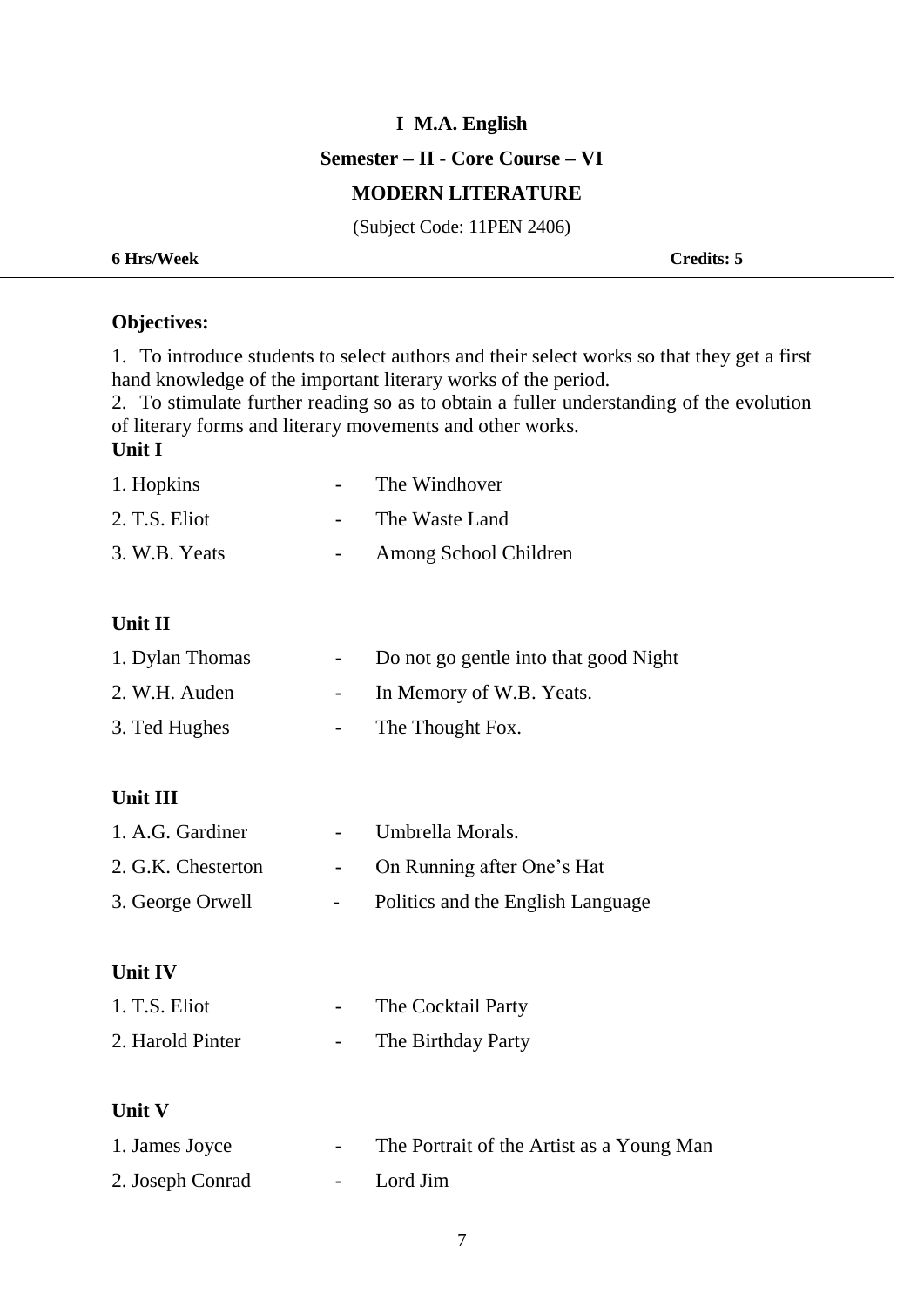### **Semester – II - Core Course – VII**

## **HISTORY OF ENGLISH LANGUAGE AND STRUCTURE OF**

#### **MODERN ENGLISH**

(Subject Code: 11PEN 2407)

| <b>Credits: 5</b> |
|-------------------|
|                   |

#### **Objectives**

- 1. To make the students understand
- a) The impact of the historical and sociological factors in the growth of the English language.
- b) The numerous changes phonological, morphological, syntactical, semantic, and those in spelling - that have taken place in the language through the ages.
- c) The various processes in the enrichment of vocabulary.
- 2. To provide the students with an in-depth knowledge of the phonology of The English language.
- 2. To give the students an in-depth knowledge of the morphological and syntactical structure of the language.

## **The History of English Language Unit I**

1. Impact of the Renaissance and the Reformation on the growth of the English

Language.

- 2. Spelling Reform
- 3. The growth of vocabulary

## **Unit II**

- 1. The Rise and Growth of Standard English
- 2. American English
- 3. Indian English

## **Phonetics**

## **Unit III**

- 1. Classification and description of English speech Sounds
- 2. Phoneme and allophone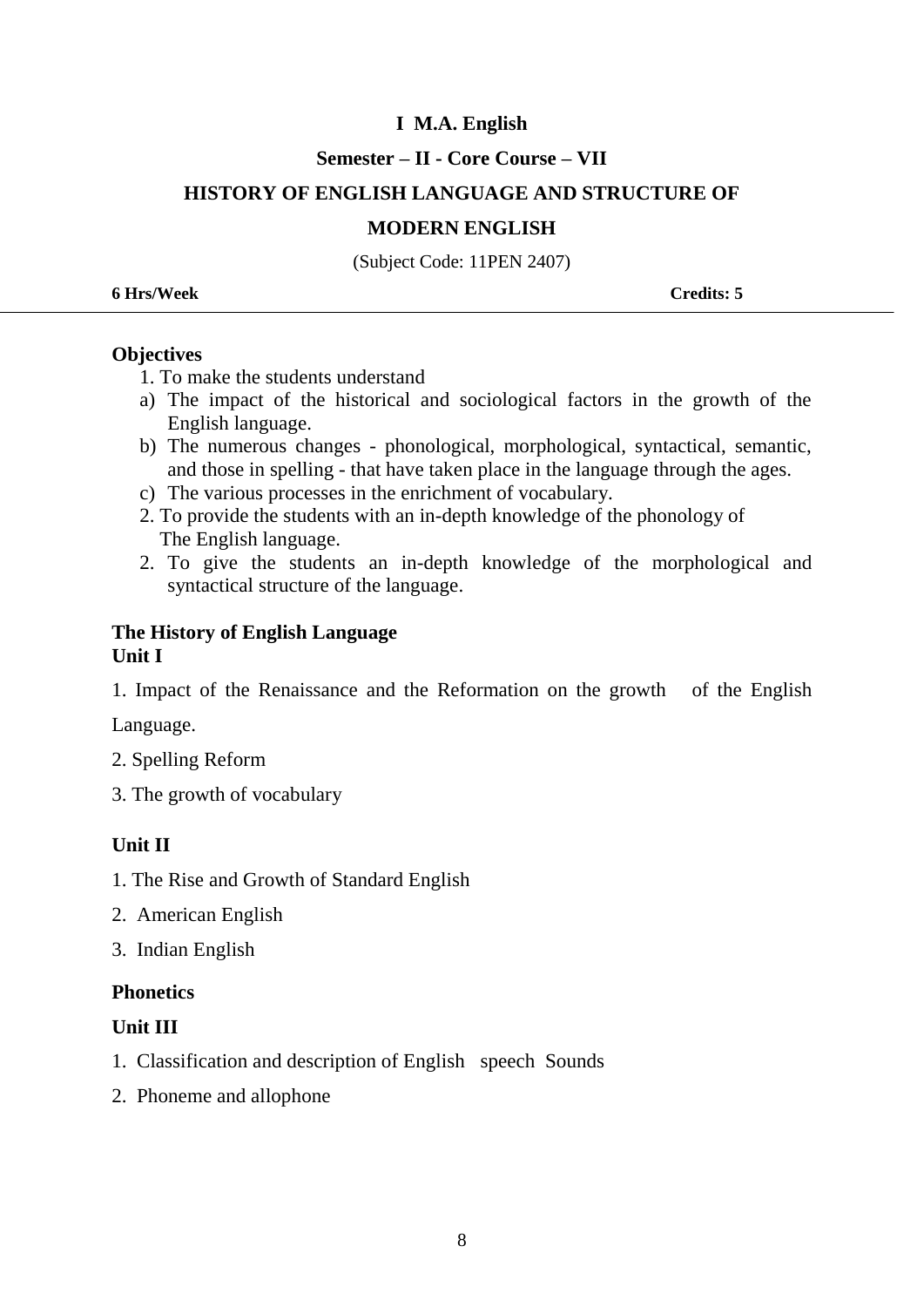#### **Unit IV**

|               | 1. Features of connected speech syllable: Stress - strong and weak |  |  |  |  |  |
|---------------|--------------------------------------------------------------------|--|--|--|--|--|
|               | forms - Intonation                                                 |  |  |  |  |  |
|               | 2. Assimilation, Elision, prosodic features and paralinguistic     |  |  |  |  |  |
|               | features                                                           |  |  |  |  |  |
|               | 3. Transcription                                                   |  |  |  |  |  |
|               | 4. Structure of English                                            |  |  |  |  |  |
| <b>Unit V</b> |                                                                    |  |  |  |  |  |
|               | 1. Free and Bound Morphemes                                        |  |  |  |  |  |
|               | 2. Inflexion and Derivation                                        |  |  |  |  |  |
|               | 3. Immediate Constituent Analysis.                                 |  |  |  |  |  |
|               |                                                                    |  |  |  |  |  |

**4.** An introduction to TG Grammar:

#### **Prescribed Books:**

1.F.T. Wood: An Outline History of the English Language 2. T. Balasubramanian: A Textbook of English Phonetics for Indian Students 3. Palmer: Grammar.

## **Reference:**

1.C.L. Wren: The English Language **2.** Daniel Jones: Outline of English Phonetics 3.David Crystal: Sentence and its parts 4.Barbara Strang: Modern English Structure 5.Jacobs and Rosenbaum: English Transformational Grammar.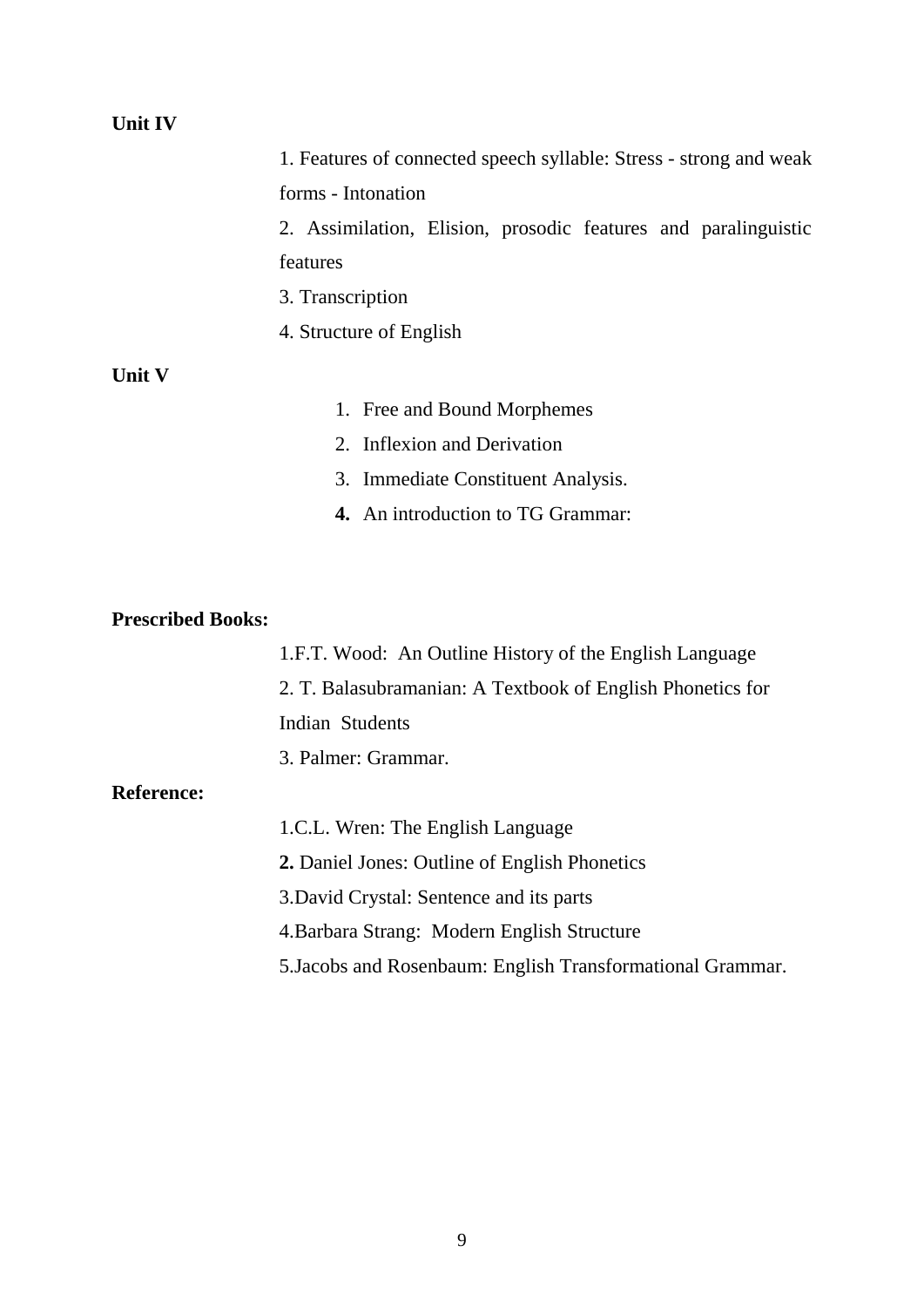# **I M.A. English Semester – II - Core Course - VIII**

#### **SHAKESPEAR**E

(Subject Code: 11PEN 2408)

**6 Hrs/Week Credits: 5**

# **Objectives:**

- 1. To make the students understand the greatness of Shakespeare as a master craftsman in the genre.
- 2. To help them appreciate the original and creative use of language.
- 3. To make the students read, enjoy and appreciate the poetry in his plays.
- 4. To help them understand the working of the human minds and their numerous emotions from a study of Shakespeare's myriad characters.

| Unit I        |                | The Merchant of Venice                    |  |  |
|---------------|----------------|-------------------------------------------|--|--|
| Unit II       | $\mathbb{R}^n$ | <b>Twelfth Night</b>                      |  |  |
| Unit III      | $\ddot{\cdot}$ | King Lear                                 |  |  |
| Unit IV       | $\ddot{\cdot}$ | Henry IV part I                           |  |  |
| <b>Unit V</b> | $\ddot{\cdot}$ | <b>General Shakespeare</b>                |  |  |
|               |                | Shakespeare's Theatre and Audience<br>(i) |  |  |
|               |                | Shakespeare's Criticism<br>(ii)           |  |  |
|               |                | (iii) Shakespeare as a Sonneteer          |  |  |

(iv) Shakespeare's Imagery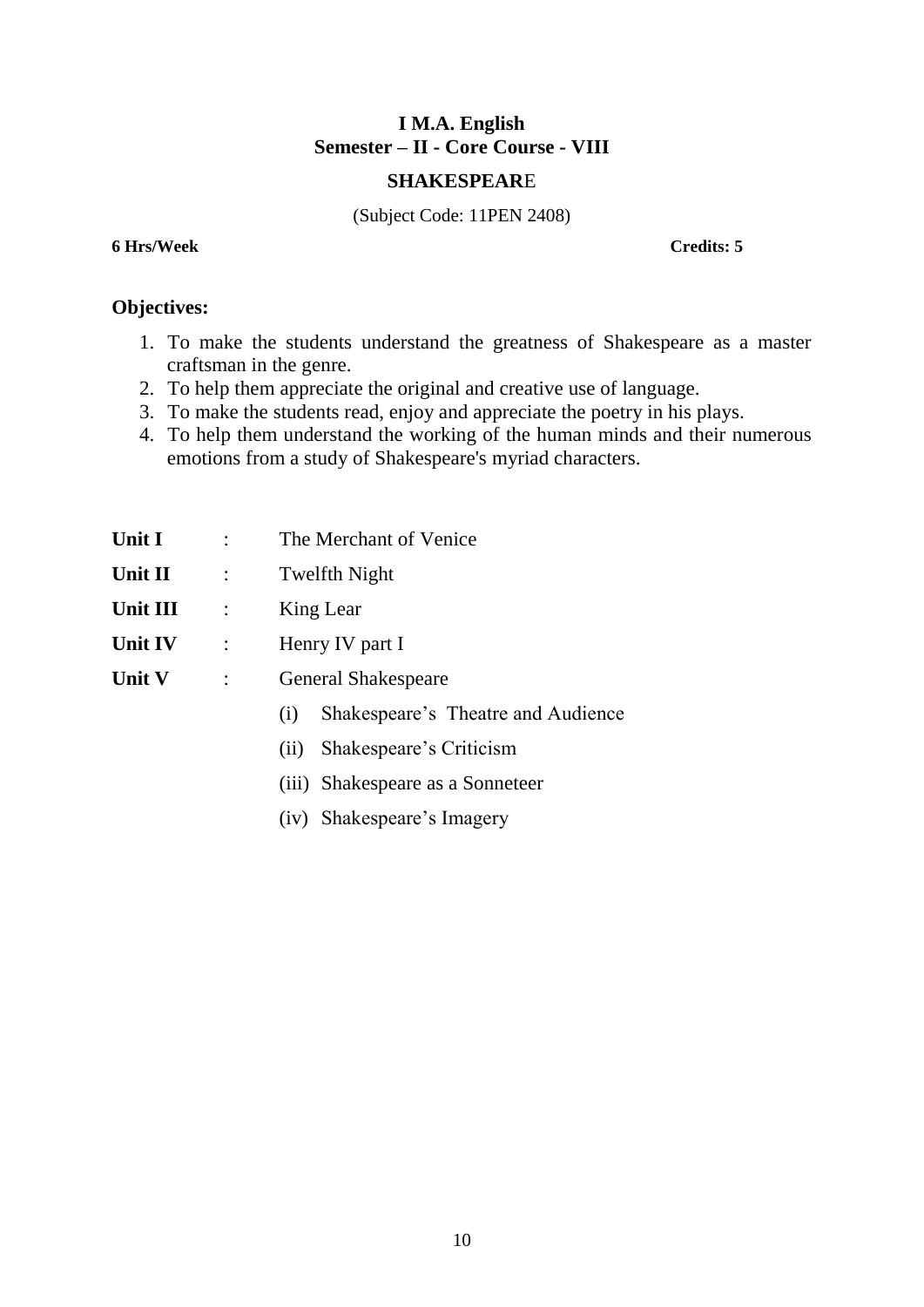# **I M.A. English Semester – II- Core Course IX MEDIA STUDIES**

(Subject Code: 11PEN 2409)

**6 Hrs/Week Credits: 5**

#### **Objectives:**

1. To initiate the students in the field of mass media.

2. To help them learn the different forms of communication and information through mass media.

3. To make the students learn to use the language suited for mass communication.

#### **Unit I**

#### **lntroduction to Mass Communication :**

Definition - Need - Forms - Elements - Process- Language Vs Information- Types of Barriers- How to Overcome Barriers- Feedback.

Mass Media- Classification - Functions - Theories - Uses.

#### **Unit II**

#### **Print Media:**

Growth and Development of Print Media in India.

News - Definition, Values, Types, Sources, News Agencies.

Reporting - Role of a Reporter, Types, Ethics of Reporting News And Views -

Editorial, Review, Article, Column, Middle, Letter to the Editor.

Advertising in Print Media

#### **Unit III**

#### **Radio:**

Development of Radio Broadcast in India.

All India Radio Services - The National Service, The Regional Services, The Vividh Bharati Services, External Services, AM & FM Stations.

Radio Programmes - News Bulletins, Radio Drama, Newsreels, Quiz, Music, Talks,

Educational Programmes, Programmes for Farmers.

Advertisements on Radio.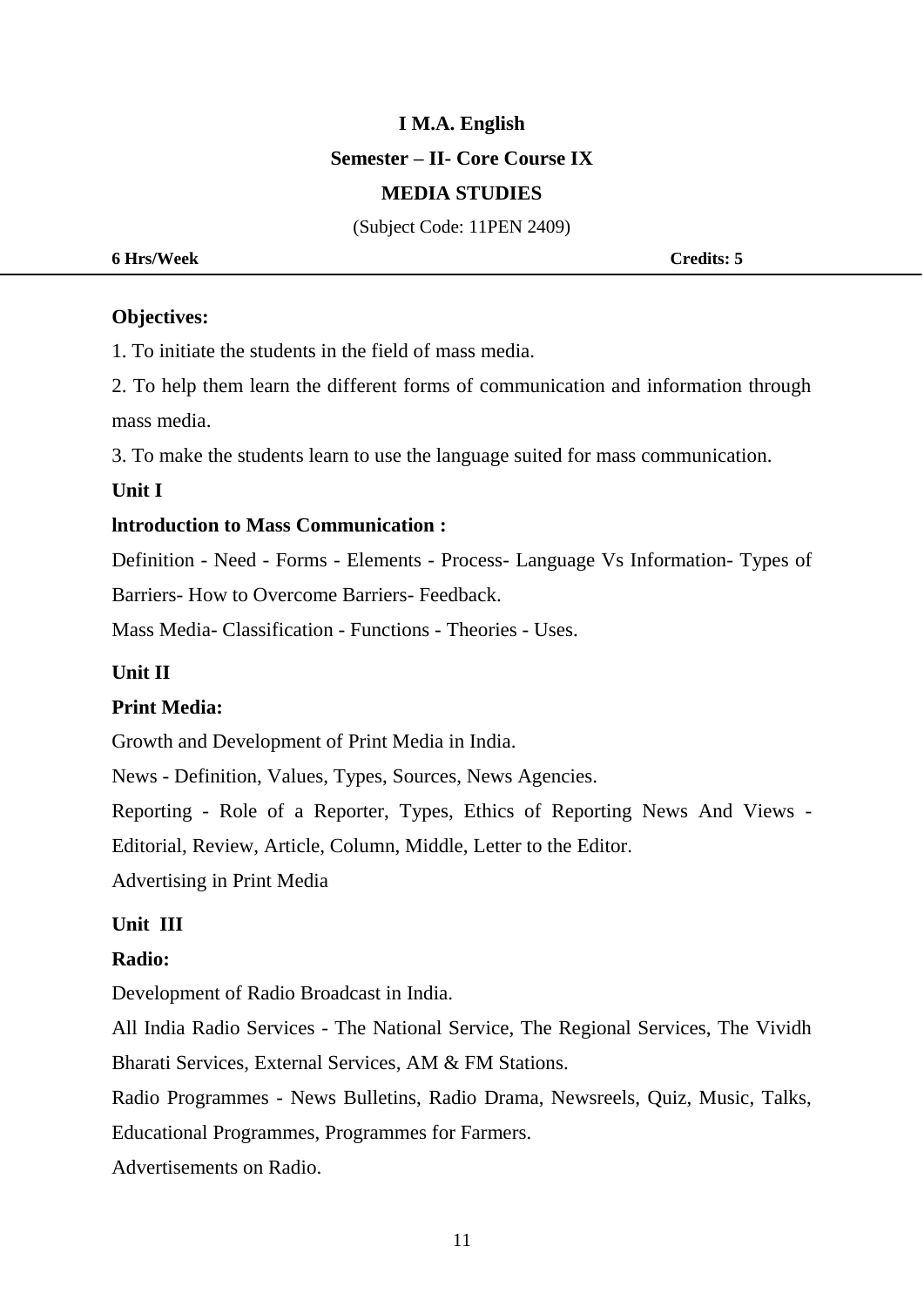# **Unit IV**

# **Television:**

Development of Television in India- Types of Programmes - Newscast, Interview, Documentaries, Entertainment, Programmes for Children, Women and Farmers - Commercial and Sponsored Programmes - Soap Opera.

Advertisements in Television.

Cable Television Networks, Satellite TV Channels.

Ethics of Telecasting.

# **Unit- V**

# **Film and Photo Journalism :**

Development of Cinema in India.

Types - Documentaries, Art Film, Short Film, Parallel, Newsreel, Experimental Film, Commercial Film.

Impact of Cinema - Ethics of Cinema - Censorship.

Film appreciation.

Photo Journalism: Definition - Nature of News Photography- Use of Imagination In Photography.

Introduction to Information Superhighway.

# **Prescribed Book:**

Mass Communication in India: Keval J Kumar. Jaico Publishing House.

## **Reference:**

1. Media and Mass Communication - An introduction: Shymali Bhattacharjee.

Kanishka Publishers.

2. Modern Journalism Reporting & Writing: Dewakar Sharma. Deep and Deep Publications.

3. Mass Communication and journalism in India: D.S.Mehta . Allied Publishers 5. Radio and TV journalism: Jan R Hakemulder, Fay AcDe Jonge, P.P.Singh. Anmol Publications.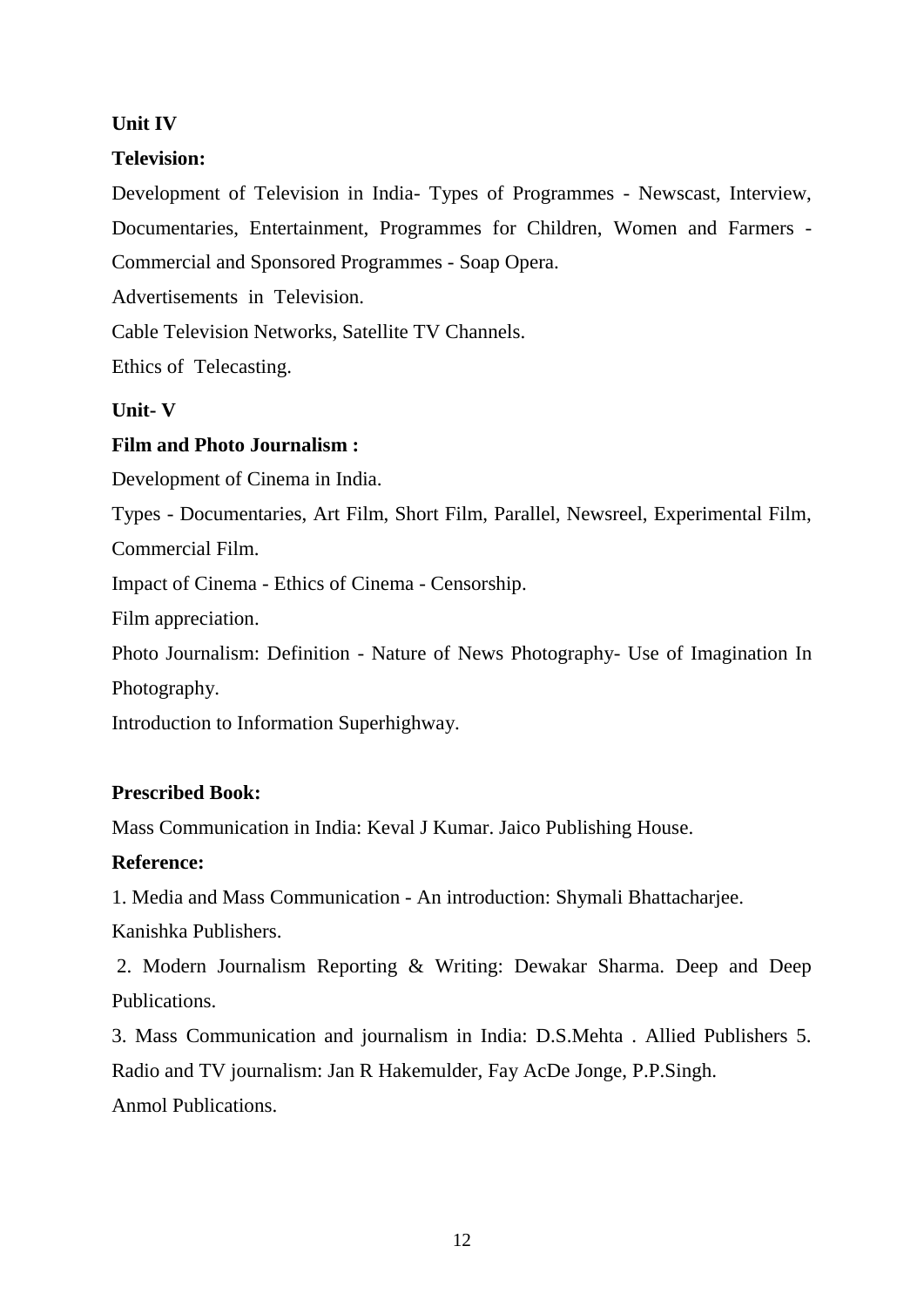# **Semester – II – CORE X**

# **HUMAN RESOURCE LITERATURE IN ENGLISH**

(Subject Code: 11PEN 2601)

**6 Hrs/Week Credits: 4**

| Unit I          | <b>Prose</b>                                                    |
|-----------------|-----------------------------------------------------------------|
| 1.              | A.J.Toynbee - Hopes and Expectations for the Younger Generation |
| 2.              | William Slim – What is Courage? (From Voices and Vision. Ed.    |
|                 | D.K.Samantaray and Kalidas Misra)                               |
| Unit II         | <b>Poetry</b>                                                   |
| 1.              | Rudyard Kipling – If                                            |
| 2.              | W.H. Auden – The Unknown Citizen                                |
| <b>Unit III</b> | <b>One Act Plays</b>                                            |
| 1.              | Norman Mcnell – The Bishop's Candlestick                        |
| 2.              | Lawrence Housman – Brother Wolf                                 |
| <b>Unit IV</b>  | <b>Short Stories</b>                                            |
| 1.              | A.J. Cronin – The Two Gentlemen of Verona                       |
| 2.              | Leo Tolstoy – The Three Hermits                                 |
| Unit V          | <b>Fiction</b>                                                  |
|                 | Hemingway – The Old Man and the Sea                             |
|                 |                                                                 |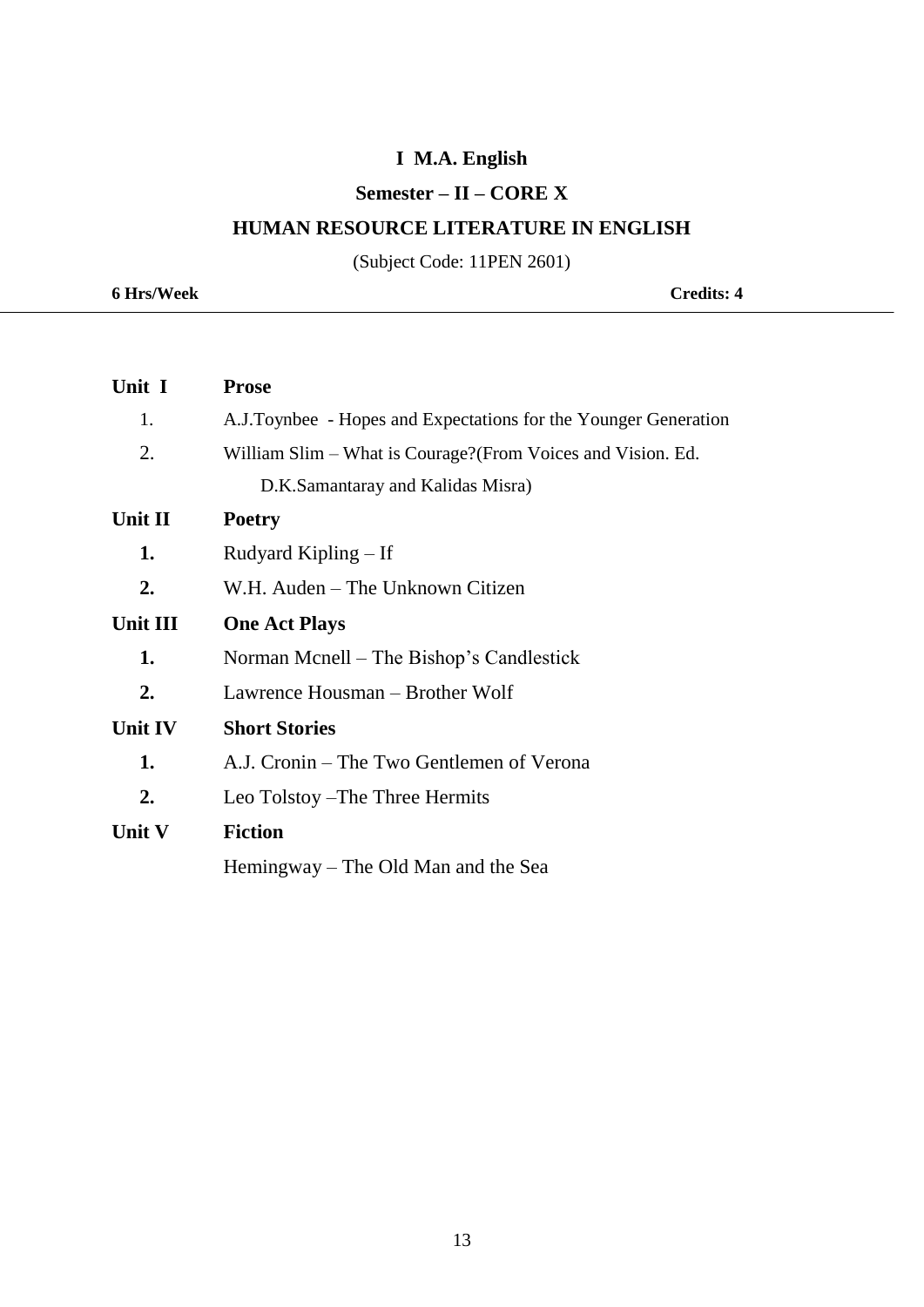# **II M.A. English Semester – III - Core Course – X ENGLISH LANGUAGE TEACHING**

(Subject Code: 11PEN 3410)

**6 Hrs/Week Credits: 5**

#### **Objectives:**

1. To familiarize the students with the various aspects of language teaching in general and teaching of English in India in particular.

2. To make them understand the relevance of the theories of the process of learning to language teaching.

3. To help them understand the importance of contrastive linguistic studies to language teaching.

4. To introduce them to the concept of remedial teaching and bridge course.

5. To equip the students to teach English at the tertiary level. Practical work is an important part of this course.

#### **Unit I**

- 1. A brief history of English language teaching in India
- 2. The role of English in India Past and Present
- 3. The state of English Language teaching in India Problems and Possible solutions

#### **Unit II**

1. Approaches and methods in language teaching – their merits and demerits: Grammar Translation Method, Direct Method, Structural - Situational Approach, Audio – lingual Method, Communicative Language Teaching.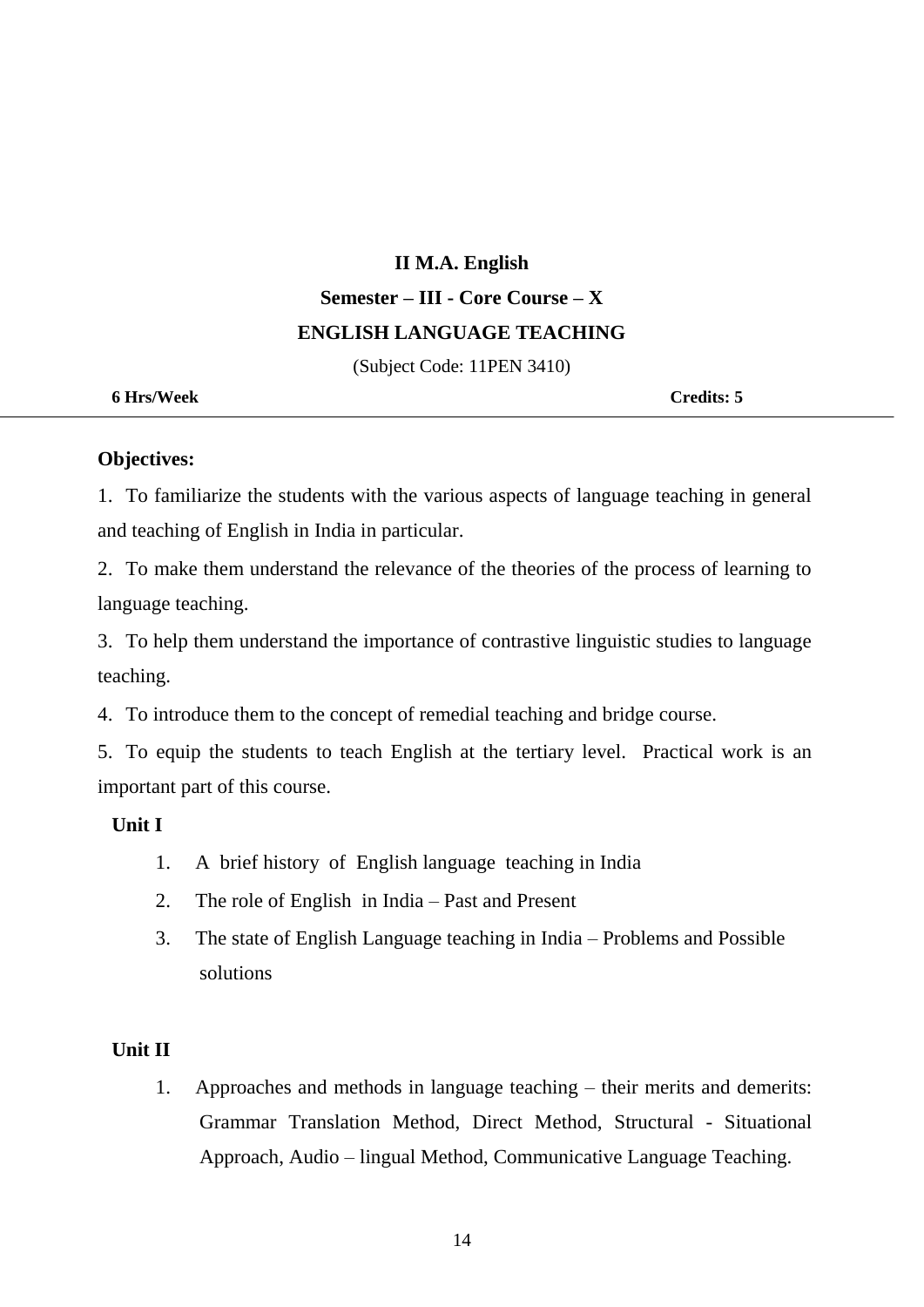2. Introduction to some alternative approaches and methods – Total physical Response, The Silent Way, Communicative Language Learning, Suggestopedia

# **Unit III**

- 1. Theories of learning and their relevance to language teaching: Cognitive, Behaviourist.
- 2. Learning and acquisition.

# **Unit IV**

- 1. Contrastive linguistic studies error analysis.
- 2. Remedial teaching, bridge course.

## **Unit V**

- 1. The use of literary texts for language teaching.
	- 2. The Teaching of Literature The use of Computers, the internet and the mobile phone in English Language Teaching

## **Prescribed Books:**

- 1. Krishnaswamy & Sriraman.: Teaching of English in India (T.R. Publication)
- 2. Pit Corder: Introducing Applied Linguistics (Part III), Penguin Educational Publication.
- 3. Introduction to English Language Teaching Vol. III, CIEFL (OUP)
- 4. Jack C. Richards & Theodore S. Rodgers: Approaches and methods in Language Teaching (CUP)
- 5. Internet for ELT classrooms. Oxford University Publication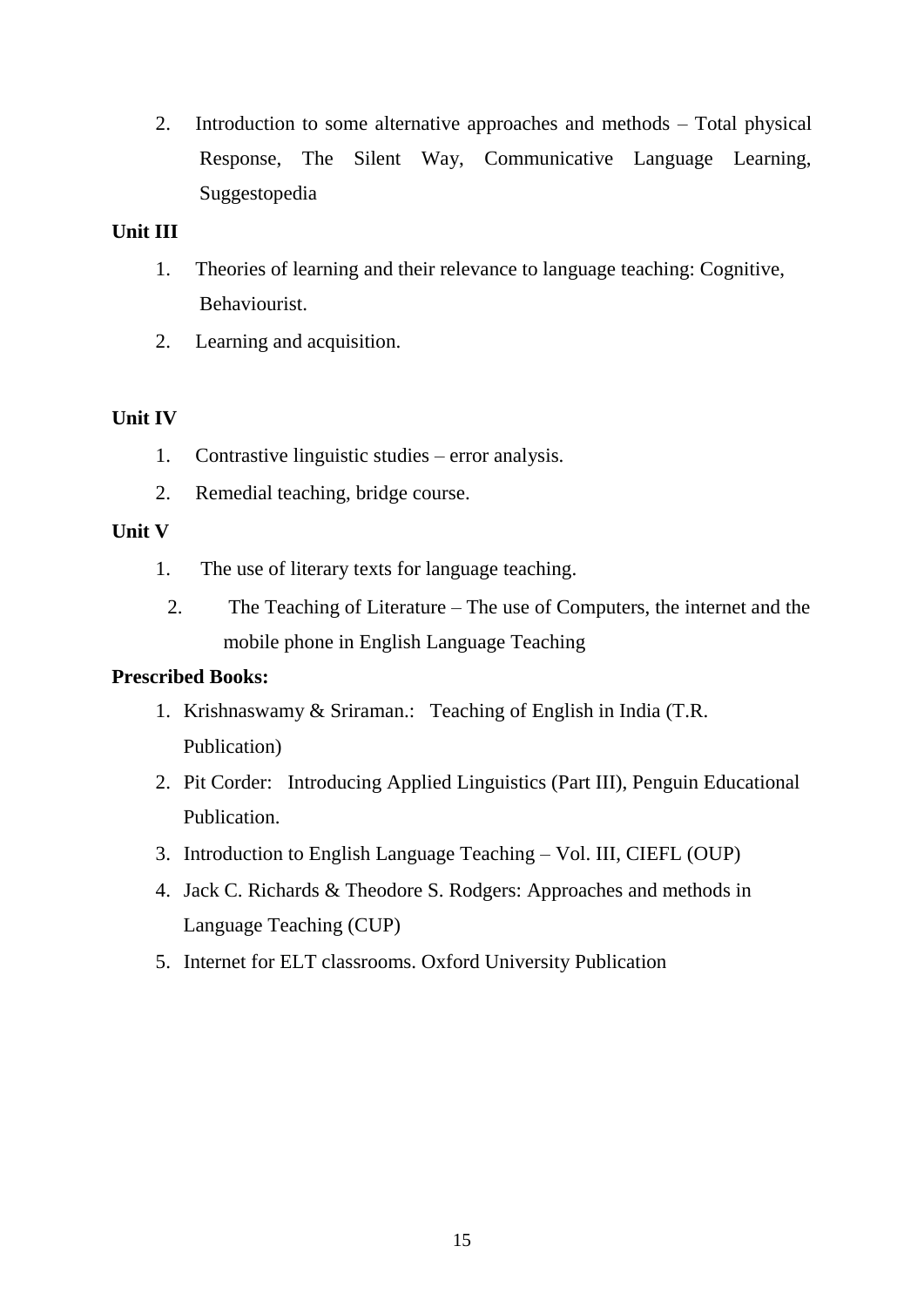### **Semester - III, Core Course – XI**

#### **CANADIAN LITERATURE**

(Subject Code: 11PEN 3411)

| <b>6 Hrs/Week</b> | <b>Credits: 5</b> |
|-------------------|-------------------|
|                   |                   |

# **Objectives**

- 1. To introduce students to the works of eminent Canadian Writers.
- 2. To make them understand that Canadian Literature can be interesting by reading different genres.

#### **Unit I Poetry**

| 1.F.R. Scott                            |                              | The Canadian Authors Meet                       |
|-----------------------------------------|------------------------------|-------------------------------------------------|
| 2. Earle Birney                         |                              | The Bear on the Delhi Road                      |
| 3. Dorothy Livesay                      |                              | Green Rain                                      |
| 4.A.J.M. Smith                          |                              | Ode on the Death of W.B. Yeats                  |
| <b>Unit II Prose</b>                    |                              |                                                 |
| 1. Louis Dudek                          |                              | Poetry in English                               |
| 2. George Woodcock                      | $\overline{\phantom{0}}$     | Away from Lost Worlds: Notes on the Development |
|                                         |                              | Of Canadian Literature                          |
| <b>Unit III Fiction</b>                 |                              |                                                 |
| 1. Margaret Lawrence                    | $\overline{\phantom{a}}$     | <b>Stone Angel</b>                              |
| 2. Beatrice Culleton                    | $\qquad \qquad \blacksquare$ | In Search of April Rain Tree                    |
| <b>Unit IV Drama</b>                    |                              |                                                 |
| 1. George Ryga                          |                              | Indian                                          |
| 2. Robertson Davies                     | $\qquad \qquad \blacksquare$ | At my Heart's Core                              |
| <b>Unit V Criticism</b>                 |                              |                                                 |
| 1. Northrop Frye                        |                              | Literature as Context: Milton's Lycidas         |
| 2. From Bush Garden                     |                              | <b>Canadian and Colonial Painting</b>           |
| <b>References:</b>                      |                              |                                                 |
| 1. Twentieth Century Canadian Poetry    |                              |                                                 |
| Editor: Manorama Trikha                 |                              |                                                 |
| Pencraft International, Delhi           |                              |                                                 |
| 2. Twentieth Century Literary Criticism |                              |                                                 |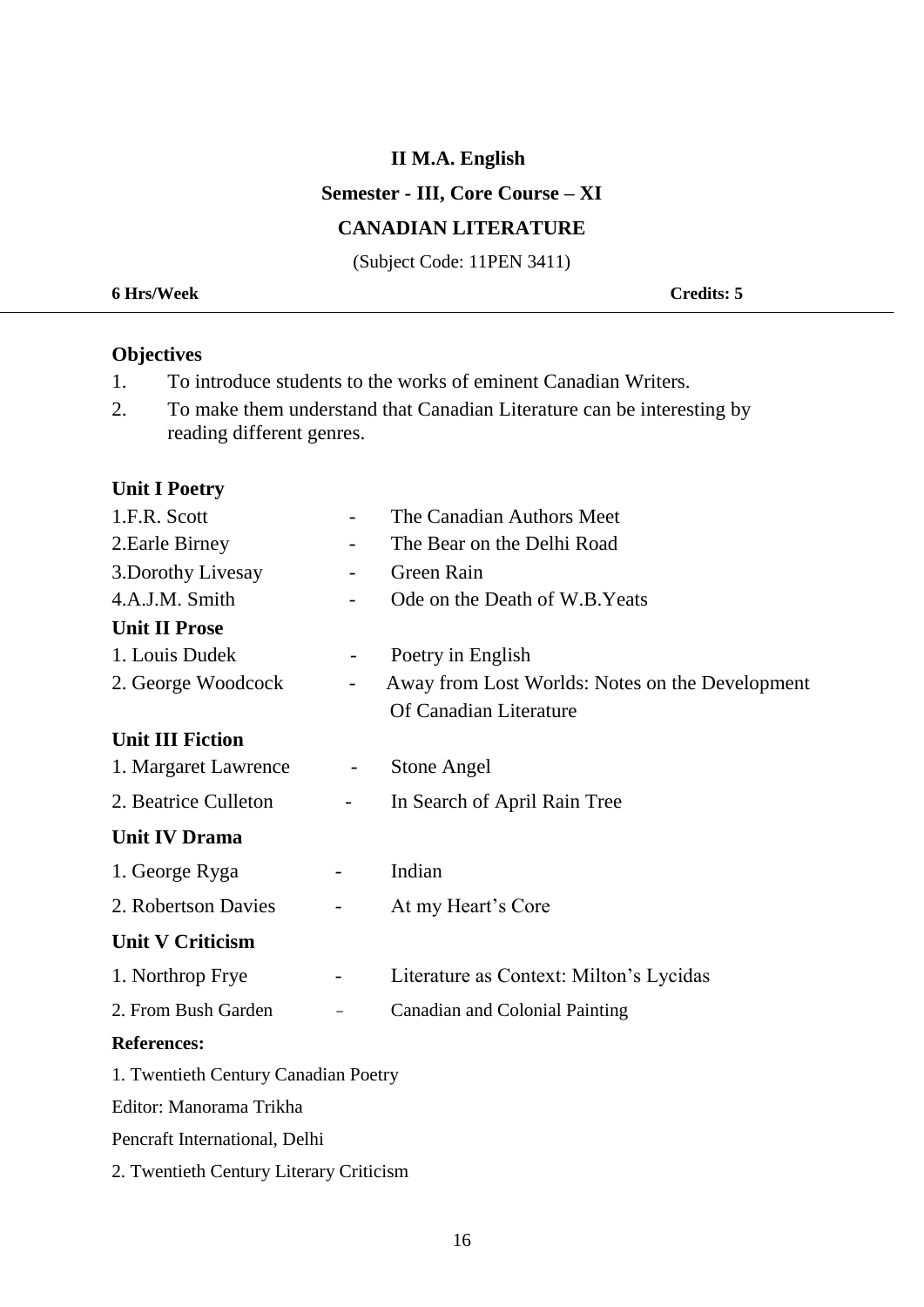3. Editor: David Lodge Readings in CommonWealth Literature Editor: William Walsh 4. The Bush Garden – Essays on the Canadian Imagination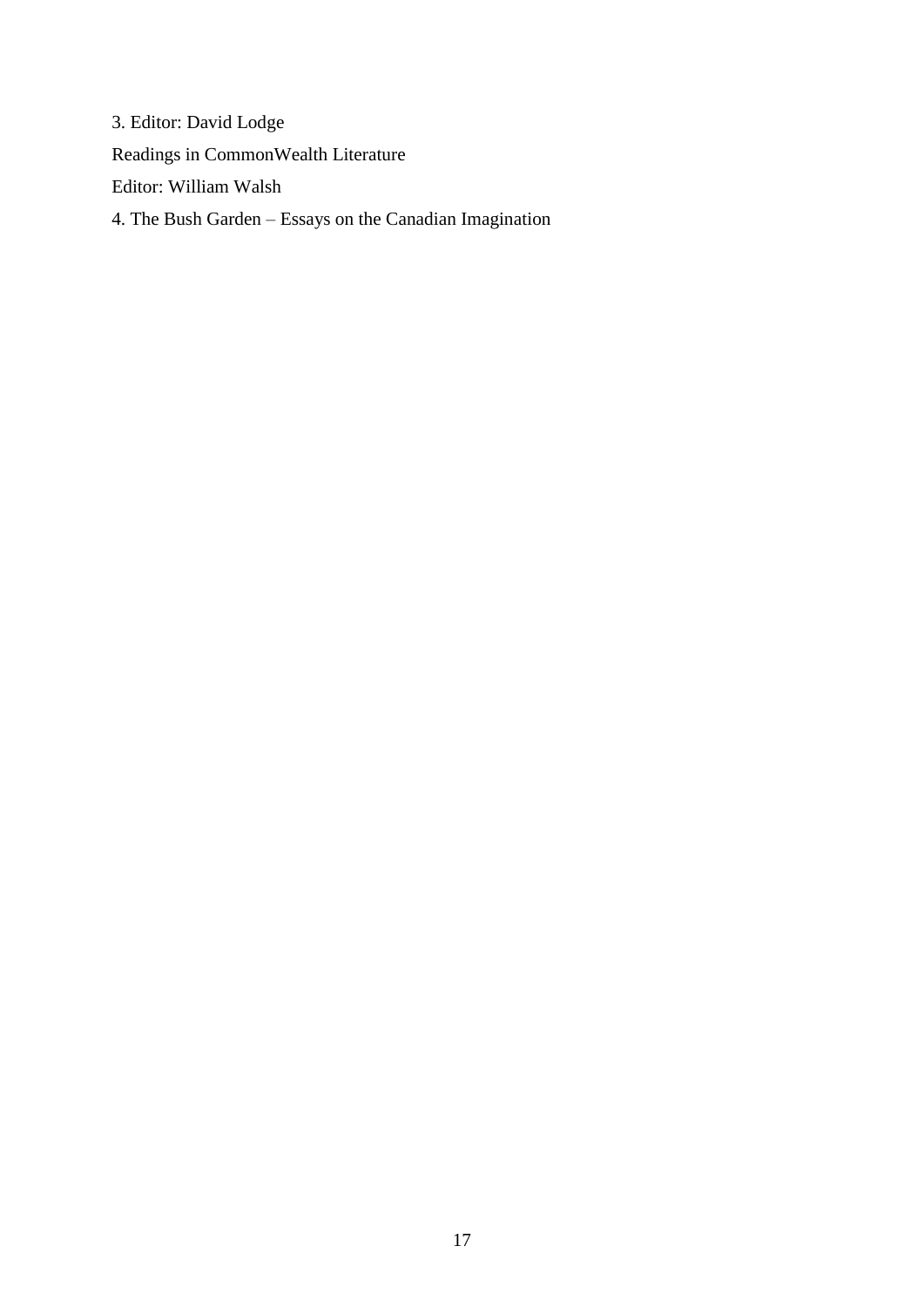# **II M.A. English Semester –III - Core Course - XII RESEARCH METHODOLOGY**

(Subject Code: 11PEN 3412)

#### **6 Hrs/Week Credits: 5**

#### **Objectives:**

- 1. To introduce the students to the areas of research and its methodology.
- 2. To make them understand the different kinds of discourse, the fundamental of research, collection of material style and mechanics of a thesis.

#### **Unit I Rhetoric**

- **(i)** Definition & Description
- **(ii)** Characteristics of Composition
	- (1) Unity
	- (2) Coherence
	- (3) Emphasis
- **(iii)** Composition of a Paragraph
- **(iv)** Four kinds of discourse
	- (1) Expository
	- (2) Argumentative
	- (3) Descriptive
	- (4) Narrative

#### **Unit II Research Methodology**

The Fundamentals of Research

#### **Unit III Collection of Material**

- (1)Data Collection
- (2) Primary & Secondary sources
- (3) Use of Quotations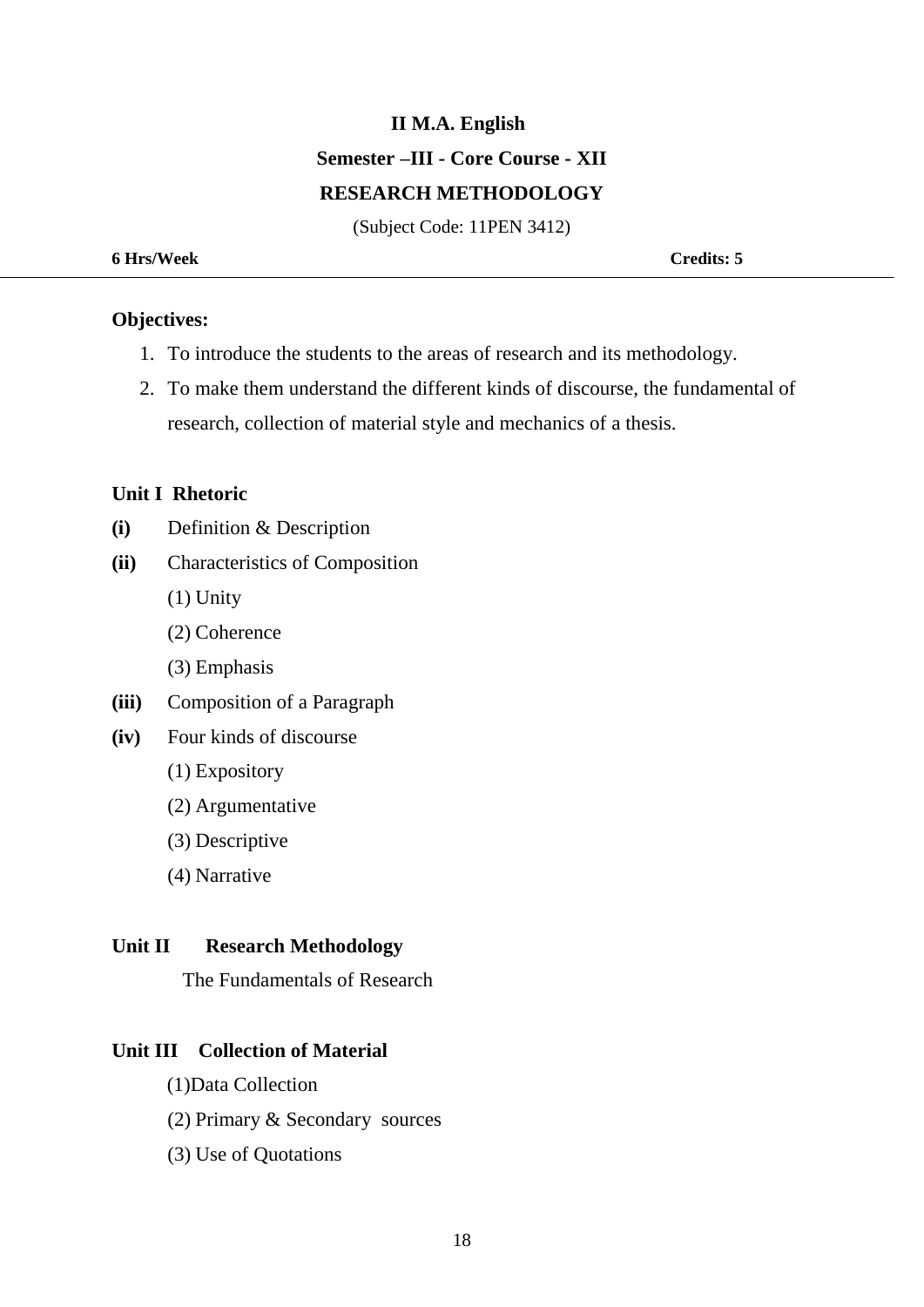# **Unit IV – Style**

(1)Format

(2) Style

# **Unit V Mechanics of a Thesis**

- (1) First draft and final draft
- (2) Parenthetical Documentation
- (3) Foot note
- (4) Bibliography
- (5) Proof correction

# **Prescribed Book:**

| 1.                | MLA Handbook (Latest) - |                          | Joseph Gibaldi              |
|-------------------|-------------------------|--------------------------|-----------------------------|
| <b>Reference:</b> |                         |                          |                             |
| 1.                | Parsons C.J.            | -                        | Thesis Writings             |
| 2.                | Anderson et.al          | -                        | Thesis & Assignment writing |
| 3.                | Brooks & Warren         | $\overline{\phantom{a}}$ | Modern Rhetoric             |
|                   | <b>Holt Guide</b>       |                          |                             |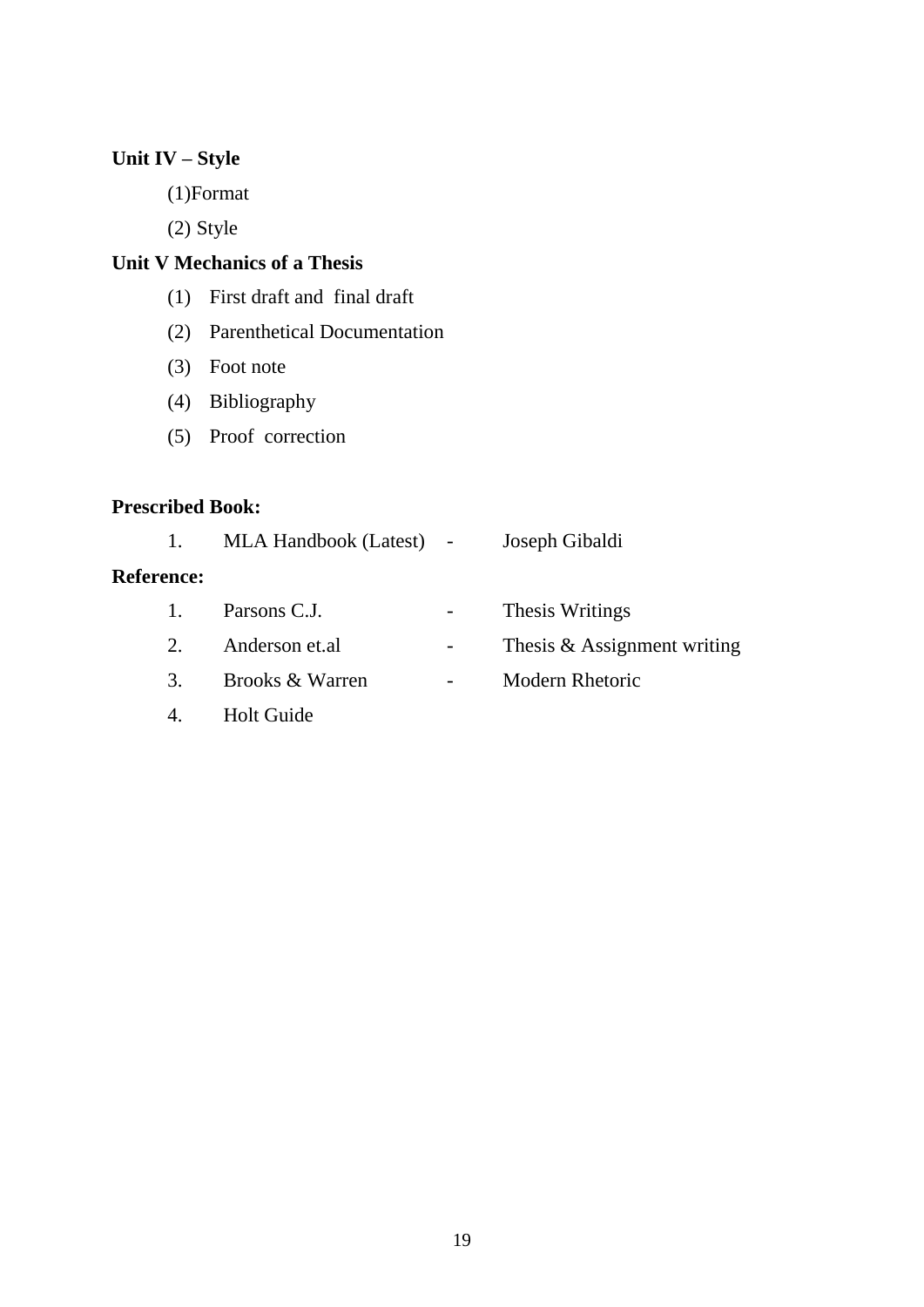#### **Semester – III - Elective – I (Core Based)**

# **FEMINIST WRITING IN ENGLISH**

(Subject Code: 11PEN 3501)

| 6 Hrs/Week | <b>Credits: 4</b> |
|------------|-------------------|
|            |                   |

# **Objectives:**

- 1. To introduce the students to a different form of literary works.
- 2. To make students acquire a sound knowledge in Gender Studies

# **Unit I (Poetry)**

| (i)                | Kamala Das              |                    |                                | An Introduction       |                                                  |       |  |
|--------------------|-------------------------|--------------------|--------------------------------|-----------------------|--------------------------------------------------|-------|--|
| (ii)               | Sylvia Plath            |                    | Daddy                          |                       |                                                  |       |  |
| (iii)              | Genny Lin               |                    |                                | Wonder Woman          |                                                  |       |  |
| (iv)               | Adrienne Rich           |                    |                                | Living in Sin         |                                                  |       |  |
| Unit II (Prose)    |                         |                    |                                |                       |                                                  |       |  |
| (1)                | Dale Spender            | $\ddot{\cdot}$     |                                |                       | Women and Literary History                       |       |  |
| (2)                | Toril Moi               |                    |                                |                       | Feminist, Feminine, Female                       |       |  |
|                    | Unit III (Drama)        |                    |                                |                       |                                                  |       |  |
| (1)                | Lorraine Hansbery       |                    |                                | A Raisin in the Sun.  |                                                  |       |  |
| (2)                | Uma Parameswaran        | $\ddot{\cdot}$     | Sita's Promise.                |                       |                                                  |       |  |
|                    | Unit IV (Short stories) |                    |                                |                       |                                                  |       |  |
| (1)                | Margaret Atwood         | $\ddot{\cdot}$     |                                | <b>Rape Fantasies</b> |                                                  |       |  |
| (2)                | Virginia Woolf          | $\ddot{\cdot}$     |                                | The New Dress.        |                                                  |       |  |
| Unit V (Novel)     |                         |                    |                                |                       |                                                  |       |  |
| (1)                | <b>Charlotte Bronte</b> | $\ddot{\cdot}$     | Jane Eyre                      |                       |                                                  |       |  |
| (2)                | Githa Hariharan         | $\vdots$           | <b>Thousand Faces of Night</b> |                       |                                                  |       |  |
| <b>References:</b> |                         |                    |                                |                       |                                                  |       |  |
| 1. Women           | in<br>Literature:       | Life<br>and Plays. | <b>Stages</b>                  | through               | Stories,<br>Sandra Eagleton (ed.) Prentice Hall. | Poems |  |

2. The Feminist Reader  $(2^{nd}$  ed.) Catherine Belsey (ed) Macmillan.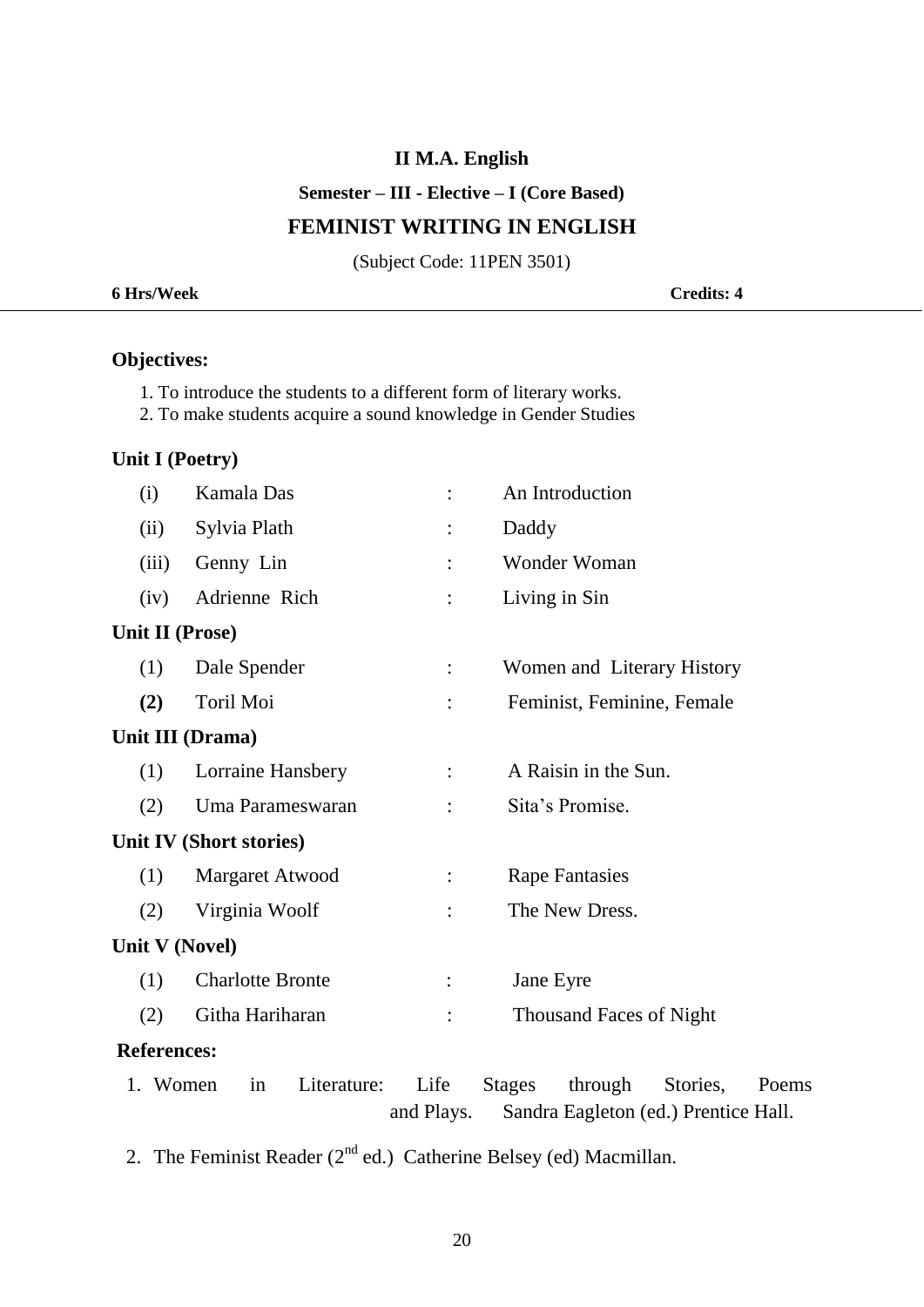#### **Semester – III - Elective – II (Core Based)**

### **POST COLONIAL LITERATURES**

(Subject Code: 11PEN 3502)

| <b>6 Hrs/Week</b> | <b>Credits: 4</b> |
|-------------------|-------------------|
|                   |                   |

#### **Objectives**

- 1. To introduce the students to different genres of the Post Colonial Literatures.
- 2. To make them understand that the Post Colonial Literatures can be interesting.

#### **Unit I (Poetry)**

|    | $= 12.5$               |                          |                                |
|----|------------------------|--------------------------|--------------------------------|
| 1. | <b>Pritish Nandy</b>   |                          | Calcutta You Must Exile me     |
| 2. | Derek Walcott          |                          | <b>Ruins of a Great House</b>  |
| 3. | Wole Soyinka           |                          | <b>Telephonic Conversation</b> |
| 4. | Michael de Anang       | $\overline{\phantom{a}}$ | Africa Speaks.                 |
|    |                        |                          |                                |
|    | <b>Unit II (Prose)</b> |                          |                                |
|    | Chinua Achebe          |                          | The Novelist as Teacher        |
| 2. | <b>Richard Wright</b>  |                          | Blue Print for Negro Writing.  |
| 3. | Salman Rushdie         |                          | Imaginary Homeland (Ch-1)      |

#### **Unit III (Drama)**

| Wole Soyinka     | $\overline{\phantom{0}}$ | The Road              |
|------------------|--------------------------|-----------------------|
| 2. Girish Karnad | $\overline{\phantom{0}}$ | Dreams of Tipu Sultan |

#### **Unit IV (Fiction)**

| V.S. Naipaul      | $\overline{\phantom{0}}$ | The Mimic Men        |
|-------------------|--------------------------|----------------------|
| 2. Arunthathi Roy | $\overline{\phantom{0}}$ | God of Small Things. |

#### **Unit V (Short Stories)**

|    | 1. Rabindranath Tagore - |                          | Post Office   |
|----|--------------------------|--------------------------|---------------|
| 2. | R.K. Narayan             | $\overline{\phantom{0}}$ | Doctor's word |
|    | 3. Rohinton Mistry       | $\overline{\phantom{0}}$ | One Sunday    |

#### **References:**

1. The Heinemann Book of Contemporary Short Stories. (Ed) byChinua Achebe. Stories from India.

- 2. Swimming Lessons (Ed) by Rohinton Mistry, Vintage Internationals, 1997
- 3. Indian Poetry in English(Ed)by Hari Mohan Prasad.Sterling Publishers Pvt ltd.1985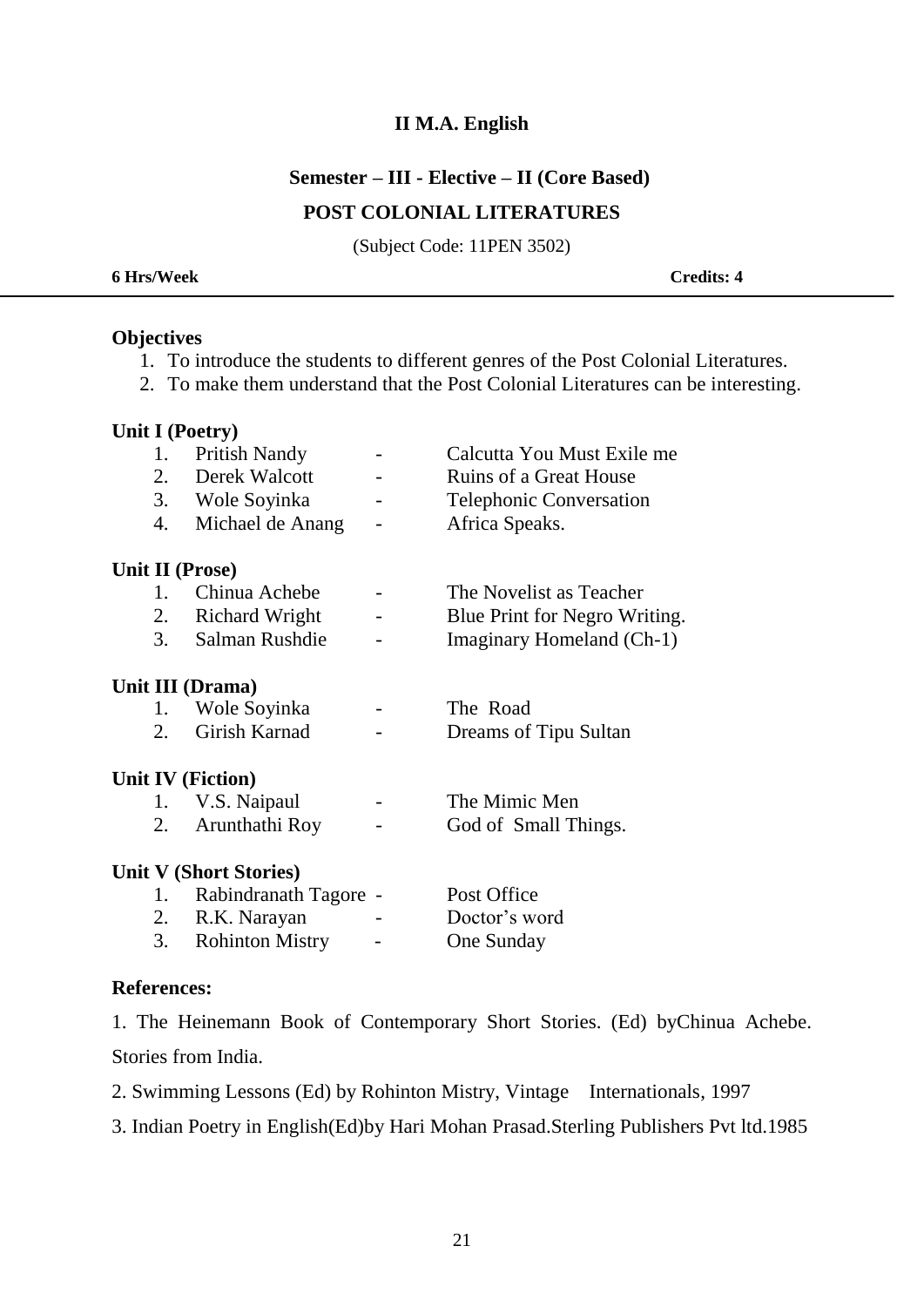#### **Semester – IV - Core Course - XIII**

#### **THEORY OF COMPARATIVE LITERATURE AND CLASSICS**

#### **IN TRANSLATION**

(Subject Code: 11PEN 4413)

| <b>6 Hrs/Week</b> | Credits: 5 |
|-------------------|------------|
|                   |            |

#### **Objectives:**

1. To introduce the students to the discipline of comparative study of more than one literature.

2. To familiarize them with the concepts, approaches, problems and techniques of the study of comparative literature.

3. To acquaint them with select classics in translation.

#### **Unit I**

Definition and theory of Comparative Literature – Scope, Methodology, Application – National Literature – Comparative Literature – French and American School.

#### **Unit II**

Influence and Imitation – Epoch, Period, Generation – Thematology, Comparing works on the basis of themes - Genres, Comparing works on the basis of form.

#### **Unit III**

Literature and Society, Literature and Religion, Literature and Psychology – Comparative Literature in India

#### **Unit IV**

| 1. Homer     | $\sim$ $\sim$ | Iliad (Robert Fitzerald Book I to VI) |  |
|--------------|---------------|---------------------------------------|--|
| 2. Aeschylus | $ -$          | Agamemnon                             |  |
| 3. Sophocles | $\sim$ $\sim$ | Antigone                              |  |

#### **Unit V**

| 1. Kafka | Metamorphosis |
|----------|---------------|
| - -      |               |

| 2. Tolstoy |  |  | Anna Karenina |
|------------|--|--|---------------|
|            |  |  |               |

```
3. Omar Khayyam - The Rubaiyat
```
#### **Reference**

| 1. Ulrich Weistein - |            | Comparative Literature and Literary Theory.              |
|----------------------|------------|----------------------------------------------------------|
| 2. Bhatnagar         | $\sim 100$ | Comparative English Literature.                          |
| 3. George K.M $\sim$ |            | Comparative Indian Literature.                           |
| 4. Prawar S.S. -     |            | Comparative Literary Studies An Introduction (Duckworth) |
| 5. Narendra ed. -    |            | Comparative Literature (Delhi University).               |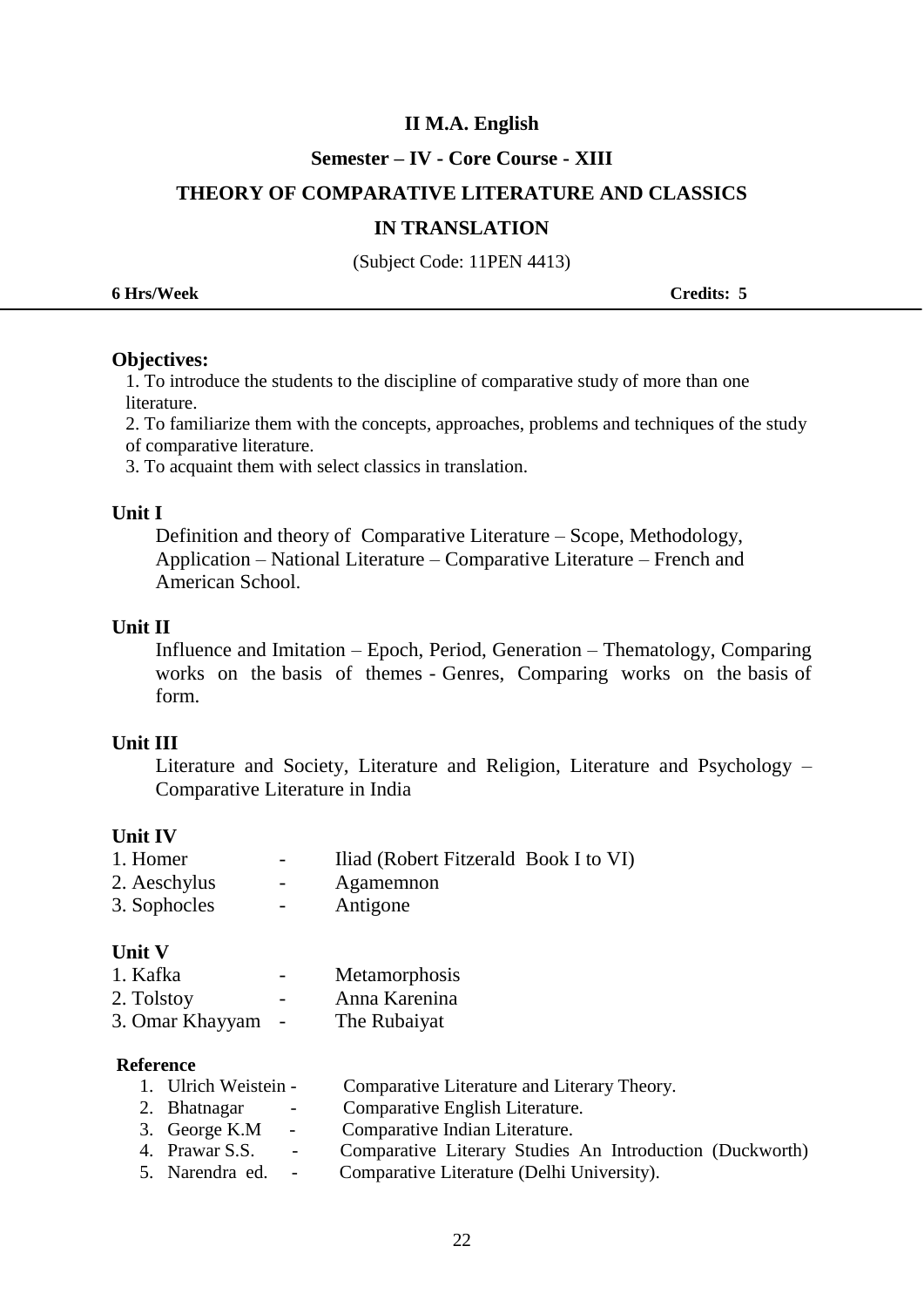**Semester – IV- Core Course - XIV,** 

#### **LITERARY CRITICISM**

(Subject Code: 11PEN 4414)

| 6 Hrs/Week | <b>Credits: 5</b> |
|------------|-------------------|
|            |                   |

## **Objectives:**

1. To provide students with information on the current literary theories.

- 2. To familiarize the students with the works of significant modern critics.
- 3. To acquaint them with important critical movements.
- 4. To enable them to understand the present day literary criticism.

#### **Unit I**

| 1. John Crowe Ransom - Criticism Inc. |                           |
|---------------------------------------|---------------------------|
| 2. Cleanth Brooks                     | - The Language of Paradox |

**Unit II** 

| 1. Carl Jung     | - Psychology and Literature  |
|------------------|------------------------------|
| 2. Northrop Frye | The Archetypes of Literature |

#### **Unit III**

| 1. George Lukacs | - The Ideology of Modernism                              |  |
|------------------|----------------------------------------------------------|--|
|                  | 2. Raymond Williams - Realism and the Contemporary Novel |  |

#### **Unit IV**

| 1. Roland Barthes | - Criticism as Language                             |
|-------------------|-----------------------------------------------------|
| 2. Wayne C. Booth | - From the Rhetoric of Fiction (Sethuraman Vol. II) |

#### **Unit V**

| 1. Sigmund Freud    |                          | - Creative Writers and Daydreaming |
|---------------------|--------------------------|------------------------------------|
| 2. Elaine Showalter | <b>Contract Contract</b> | <b>Towards a Feminist Poetics</b>  |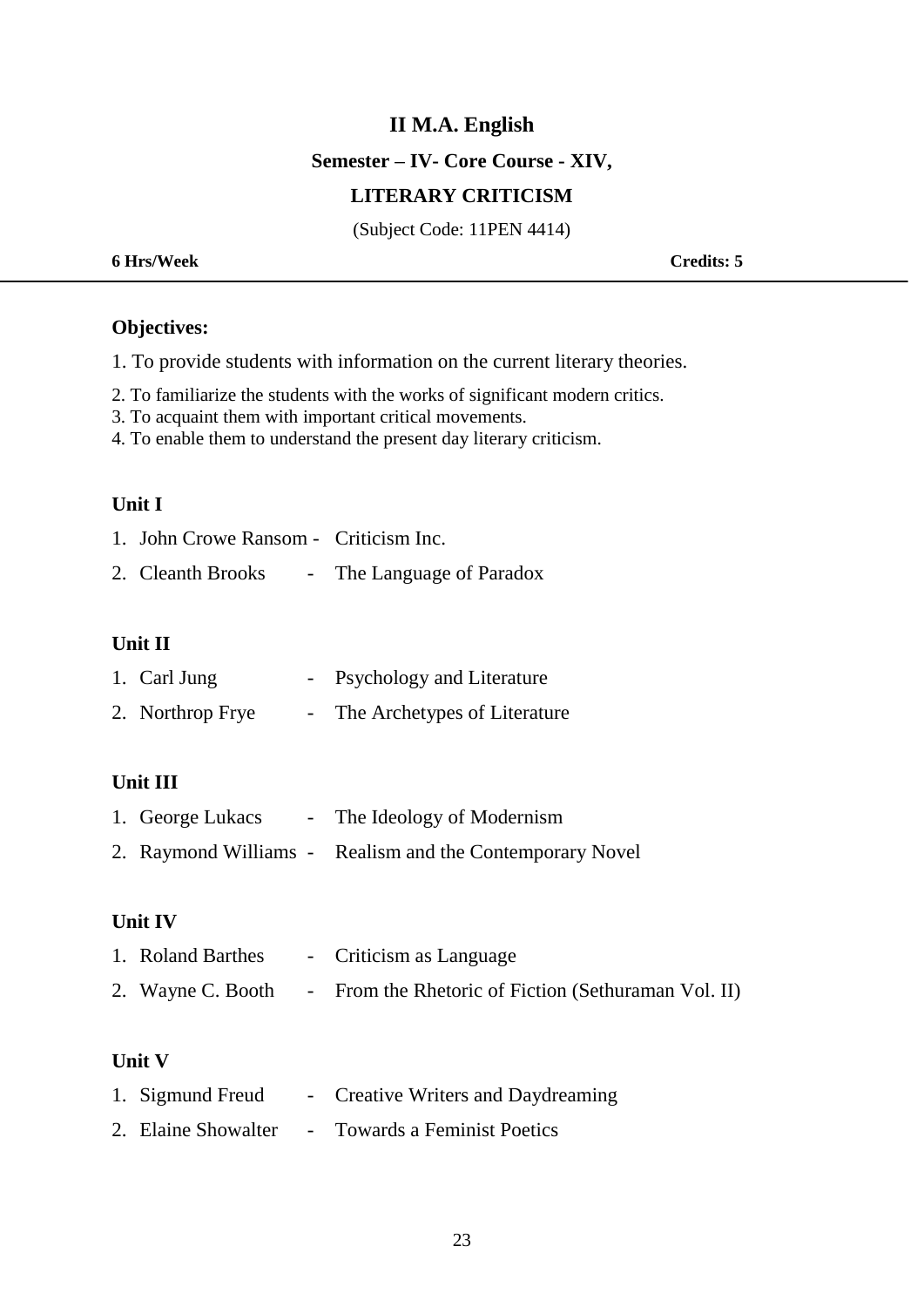# **Semester IV - Project Work**

(Subject Code: 11PEN 48)

**6 hrs/week Credits: 5**

**-----------------------------------------------------------------------------------------------------**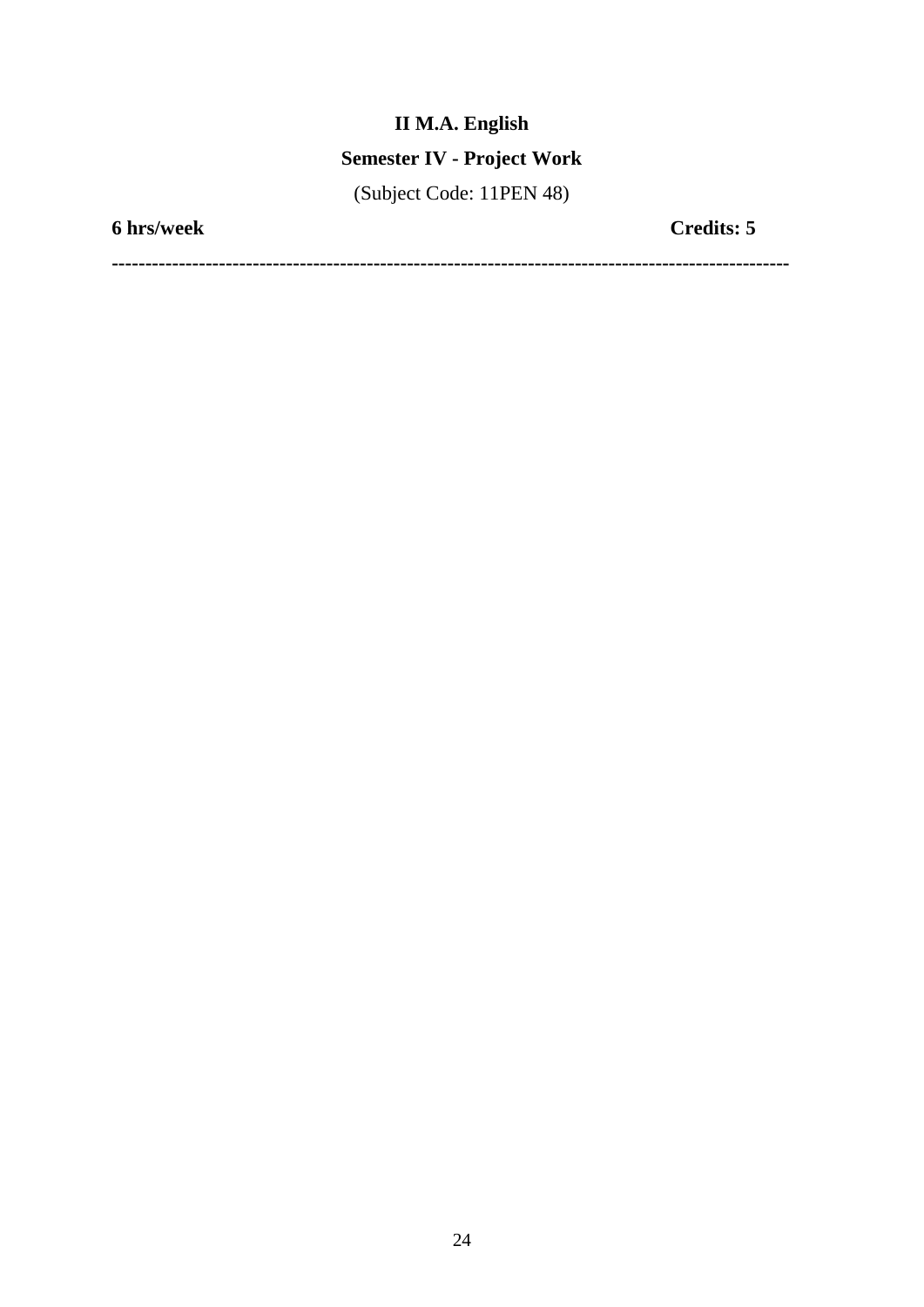#### **Semester – IV – Elective III (Core Based)**

#### **ENGLISH LITERATURE FOR UGC EXAMINATION**

(Subject Code: 11PEN 4503)

**6 Hrs/Week Credits: 4**

#### **Unit I**

- 1. The Period up to Chaucer
- 2. The Age of Shakespeare

#### **Unit II**

- 1. Jacobean to Restoration Period
- 2. The Augustan Age

#### **Unit III**

- 1. The Romantic Period
- 2. The Victorian Period

#### **Unit IV**

- 1. The Modern Age
- 2. American, Indo –Anglian and Other Non British Literature

### **Unit V**

- 1. Literary Theory and Criticism
- 2. Rhetoric and Prosody

#### **Prescribed Book:**

Upkar's UGC NET/JRF/SLET English Literature Paper II(From Pre – Chaucerian Age to the Present Day) by Dr. B.B. Jain, Upkar Prakashan, Agra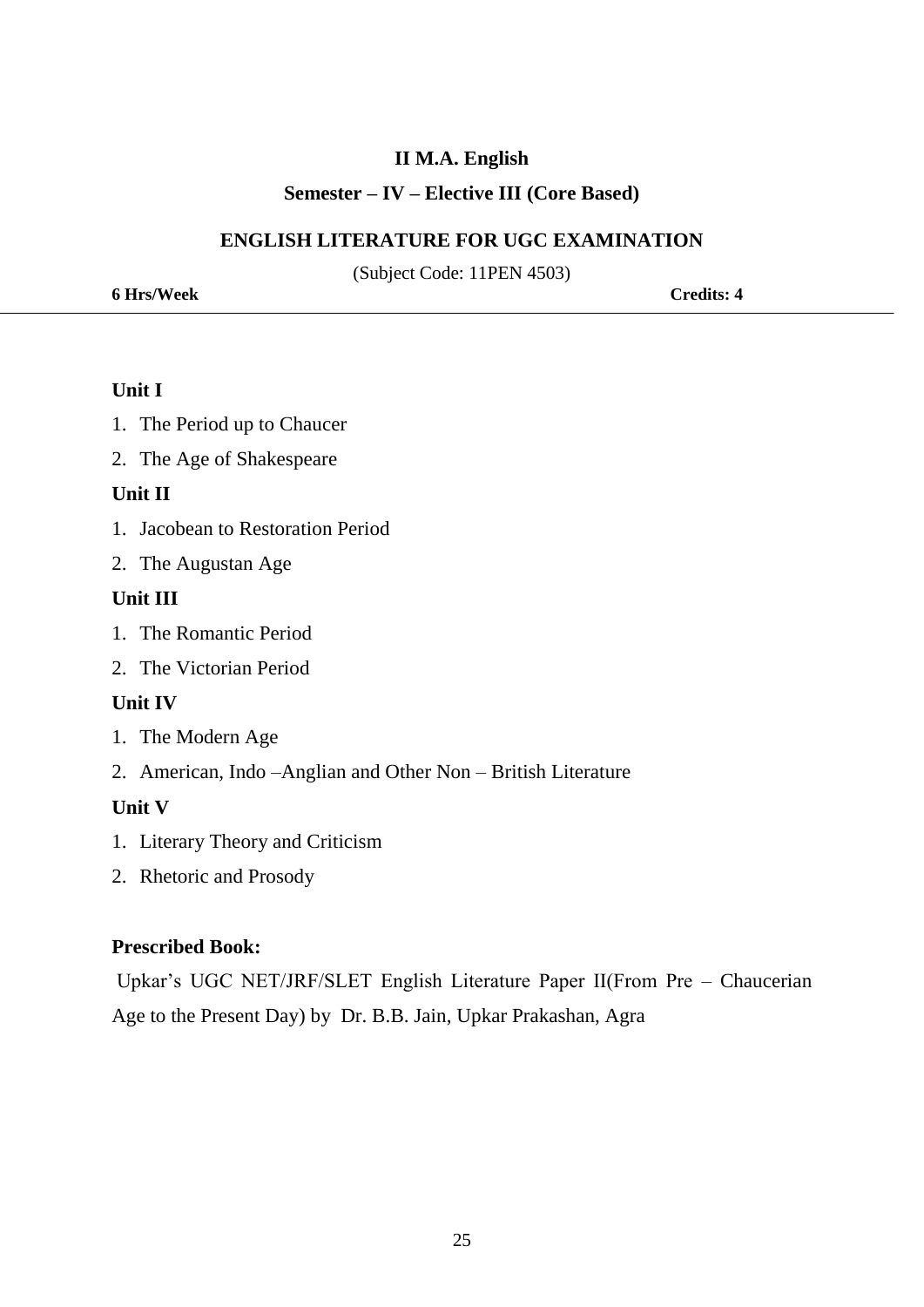#### **Semester – IV – Elective IV (Core Based)**

#### **ADVANCED SKILLS FOR SPOKEN COMMUNICATION**

(Subject Code: 11PEN 4504)

**6 Hrs/Week Credits: 4**

#### **Objectives:**

- 1. To make the students understand the advanced skills used in Spoken Communication.
- 2. To help them understand the importance of over all development of personality.

#### **Unit I - Grammar**

Tenses – Voices – Concord – infinitives – gerunds and participles – words often confused and misused – idioms and phrases – clauses – type of sentences.

#### **Unit II - Conversation in Select Contexts**

 Introductions, permission, request, offer, greetings, sympathy. apology, suggestion, persuasion, telephonic conversation, complaint, warning, gratitude.

#### **Unit III – Public Speaking**

Welcome Speech – Introducing guests – Vote of Thanks – Speech on current topics like use of cell phones, beauty contests, pollution, etc.,

#### **Unit IV – Personality Development**

Soft skills – International Body language – Goal setting – positive attitude – emotional intelligence, Leadership qualities – Problem solving – Human Values

#### **Unit V – Communication for Career**

Preparing a C.V. – Group discussion – Interviews – standard, panel, walk-in, group, stress, mock interviews (Practice)